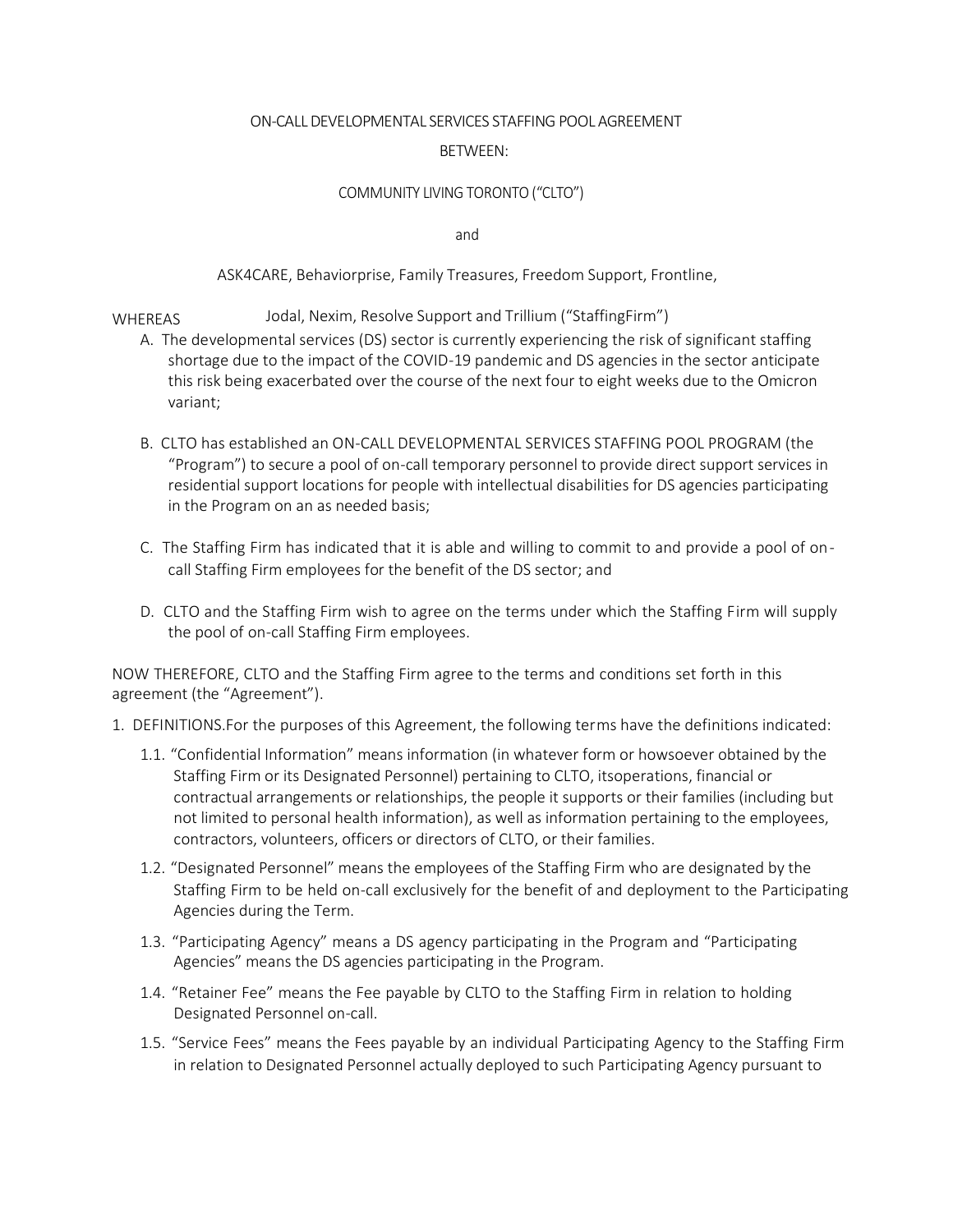the Standard Terms of Engagement entered into between the Staffing Firm and any such Participating Agency.

- 1.6. "Term" means the time period set out inthe Firm Terms attached at Exhibit B, or such other period as may be agreed in writing between the Parties from time to time.
- 1.7. "Standard Terms of Engagement" means the standard terms on which any Participating Agency agrees to accept deployment of Designated Personnel by the Staffing Firm taking the form attached at Exhibit A. Any such Standard Terms of Engagement are exclusively between the Participating Agency and the Staffing Firm and CLTO shall have no responsibility for any of the obligations or rights of any party to such Standard Terms of Engagement.
- 1.8. "Firm Terms" means the specific terms applicable to the Staffing Firm as summarized at Exhibit B. The Firm Terms augment the Standard Terms of Engagement applicable to the deployment of any Designated Personnel by the Staffing Firm to any Participating Agency when accepting deployment from the Staffing Firm through the Program. CLTO is not party to and shall have no responsibility for any of the obligations or rights of any party to such Standard Terms of Engagement or the Firm Terms.

# 2. NO PARTNERSHIP RELATIONSHIP

This Agreement is not intended to form, and shall not be interpreted as forming, an agency relationship, a joint venture or a legal partnership between the parties defined by the *Partnership Act*, (R.S.O. 1990, c. P. 5) and relevant jurisprudence of the courts of Ontario and Canada. The Parties agree that the Agreement shall not be interpreted as resulting in joint and several liability to or as against third parties.

# 3. ON-CALL POOL AND DEPLOYMENT PROCEDURE

- 3.1. On-call. The Staffing Firm will hold the Number of Designated Personnel indicated in the Firm Terms (Exhibit B) on-call for the benefit of and deployment to Participating Agencies.
	- 1. Each Designated Personnel shall be on-call twenty-four (24) hours per day seven (7) days per week.
	- 2. The Designated Personnel shall be required to remain available to be deployed at all times while on-call except and unless deployed to a Participating Agency pursuant to this Agreement.
	- 3. The Designated Personnel shall not engage in any other work or employment, whether as a self-employed person, on behalf of the Staffing Firm or on behalf of any other employer while on-call.
- 3.2. Request for Deployment (RFD). A Participating Agency in need of Designated Personnel will be entitled to make a request for deployment (RFD) to all participating Staffing Firms via e-mailat the e-mail address identified in Exhibit B using the RFD Form (Exhibit C) copying CLTO at [StaffingPool@cltoronto.ca.](mailto:StaffingPool@cltoronto.ca)
- 3.3. Offer of Deployment (OOD). The Staffing Firm will respond to all RFDswith an OOD as soon as possible, but not later than:
	- 1. RFDs sent between 6 a.m. and 8 p.m. 30 minutes after each RFD is sent; and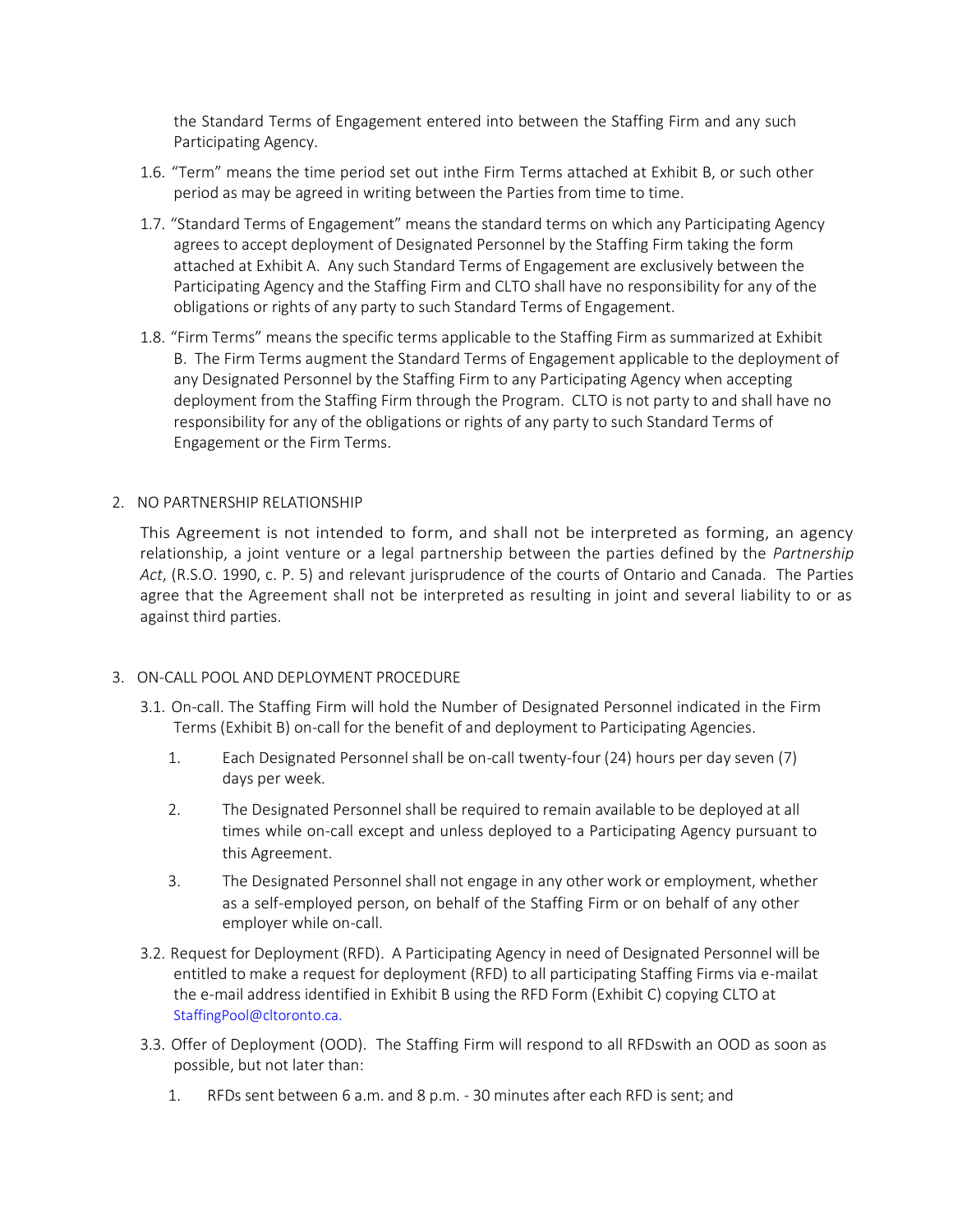2. RFDs sent between 8 p.m and 6 a.m. - 3 hours after each RFD is sent.

In the OOD the Staffing Firm will specify if it has any Designated Personnel available thatmeet the requirements of the RFD and the Placement Criteria set out in Exhibit A. The OOD will be made to the Participating Agency via the e-mail indicated in the RFD using the OOD Form (Exhibit D) copying CLTO at [StaffingPool@cltoronto.ca.](mailto:StaffingPool@cltoronto.ca) Note:The Staffing Firm will not make an OOD to any other Participating Agency or otherwise assign the Designated Personnel in a manner that would prevent the Staffing Firm from fulfilling the OOD for the period of 1 hour after sending the OOD.

- 3.4. Acceptance of OOD. The Participating Agency that has received an OOD will have 1 hour during which to accept an OOD and provide notice of acceptance to the Staffing Firmusing the wording in Exhibit Ecopying CLTO at [StaffingPool@cltoronto.ca.](mailto:StaffingPool@cltoronto.ca) If the acceptance of the OOD is not provided to the Staffing Firm during that 1-hour period, the Staffing Firm will be entitled to deploy the Designated Personnel elsewhere.
- 3.5. Deployment of Designated Personnel. Once an OOD is accepted by a Participating Agency, the Staffing Firm will ensure deployment of Designated Staff in accordance with the OOD and in accordance with any directives pertaining to work deployment issued by Toronto Public Health and other Public Health authorities with whom Participating Agencies interface. Note: Staffing Firms will be updated on changing requirements by CLTO or other designated person.
- 3.6. Failed Deployment.In the event that the Staffing Firm deploys a Designated Personnel who does not meet the Placement Criteria and the requirements of the OOD (ex. refuses to work in an outbreak setting, tests positive on arrival, fails screening, is unvaccinated etc.) the Staffing Firm will immediately deploy an alternative Designated Personnel that meets the Placement Criteria and the OOD. In the event that a pattern of failed deployment emerges, this will be grounds for termination this Agreement without notice. No Retainer Fee or Service Fees shall be payable in respect of the failed deployment of a Designated Personnel.
- 4. CLTO RESPONSIBILITIES
	- 4.1. CLTO will provide the Staffing Firm with a list of Participating Agencies that are entitled to request deployment of Designated Personnel under this Agreement.
	- 4.2. CLTO will ensure payment of the Retainer Fee in accordance with Article 6.
	- 4.3. CLTO will ensure that all Participating Agencies are aware of the Standard Terms of Engagementand Firm Terms (Exhibits A and B) and that acceptance of same will be a condition of deployment of Designated Personnel to them. Under no circumstances shall CLTO be responsible for any Participating Agency's obligations under any such Standard Terms of Engagement or to the Staffing Firm in respect of any Designated Personnel, the deployment of Designated Personnel, or any services provided by the Staffing Firm to any Participating Agency or at all.
	- 4.4. CLTO is not and shall not be a party to any Standard Terms of Engagement, Firm Terms or other contract entered into between any Participating Agency and the Staffing Firm. Under no circumstances shall CLTO be responsible to any Participating Agency or the Staffing Firm for their respective rights or obligations under any such Standard Terms of Engagement or to any Participating Agency in respect of the actions or omissions of any of the Staffing Firm or its Designated Personnel, or to the Staffing Firm in respect of the actions or omissions of any of the Participating Agencies. Nor does CLTO represent or warrant the fitness or appropriateness of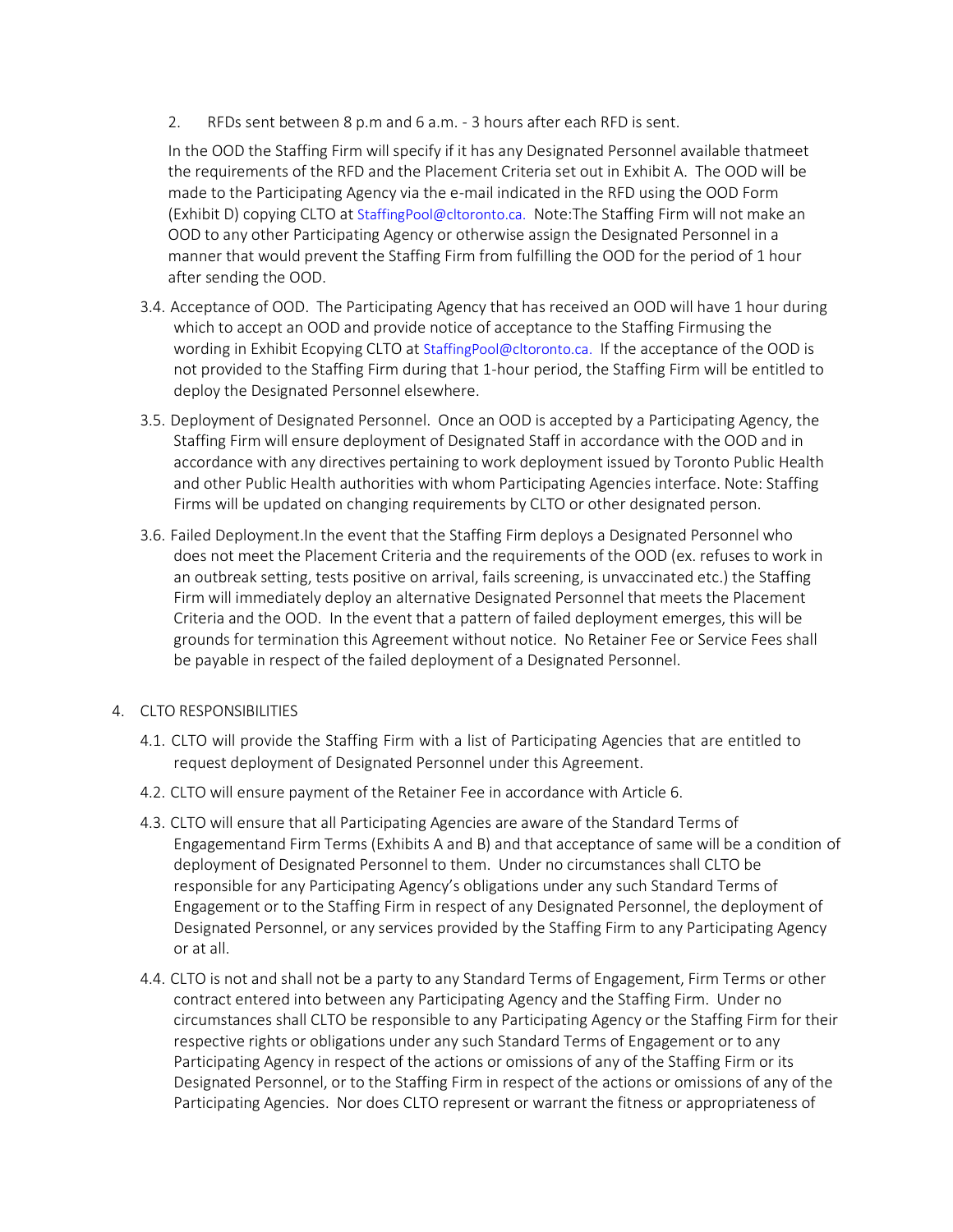the Standard Terms of Engagement and all parties enter into any suchStandard Terms of Engagement and Firm Terms at their own risk. CLTO shall not be, and nothing herein constitutes CLTO as, a party to any such agreement between the Staffing Firm and any Participating Agency.

4.5. Nothing in this Agreement shall create any responsibility, obligation or liability to the Staffing Firm from or by CLTO except as identified in this Article 4.

# 5. STAFFING FIRM RESPONSIBILITIES

# 5.1. Services.The Staffing Firmwill be responsible for:

- 1. Recruiting, screening, interviewing, training, designating and retaining, on an on-call basis,the Designated Personnel for deployment exclusively to the workplaces of Participating Agencies during the Term of this Agreement.
- 2. Ensuring that all Designated Personnel meet the minimum "Placement Criteria" as set out in theStandard Terms of Engagement(Exhibit A), including but not limited to being fully vaccinated against COVID-19, have reviewed Public Health Ontario training videos (Exhibit A article 2.2.8 part p), willing to perform direct support services for people with intellectual disabilities in residential settings which may be in a state of suspected or confirmed outbreak of COVID-19 and otherwise competent, capable, fit, skilled, experienced, trained and qualified as required to perform the work for which they are retained.
- 3. When deploying Designated Personnel to any Participating Agency, comply with the Standard Terms of Engagement (Exhibit A).
- 4. The Staffing Firm will keep records in relation to each Designated Personnel and Staffing Firm's compliance with its obligations as stated herein in relation to each Designated Personnel and make them available to CLTO upon request.
- 5. Receive and respond to RFDs, making OODs, and deploying Designated Personnelas prescribed in Article 2.
- 6. Reporting to CLTO on a weekly basis statistical information related to the RFDs received, OODs made and accepted, and the deployment of Designated Personnel to Participating Agencies. The Staffing Firm will provide identifying information as may be required by CLTO.
- 7. Invoicing CLTO for Retainer Fees as set out in Article 6.
- 5.2. Confidentiality. The Staffing Firm acknowledges that CLTO has a legitimate and continuing proprietary interest in the protection of its confidential business information, as well as a duty to protect the personal information of its staff and the people it supports. The Staffing Firm will not collect, use, disclose or retain any Confidential Information, except as may be reasonably necessary for the performance of its responsibilities under this Agreement. The Staffing Firm agrees to take any measures reasonably necessary to ensure that any Designated Personnel do not engage in the collection, use, disclosure or retention of any Confidential Information at any time, except as reasonably necessary for them to perform any services contemplated by this Agreement. In the event of an unauthorized collection, use, disclosure or retention of Confidential Information by the Staffing Firm or any Designated Personnel, the Staffing Firm will immediately notify CLTO and cooperate with CLTO in containing and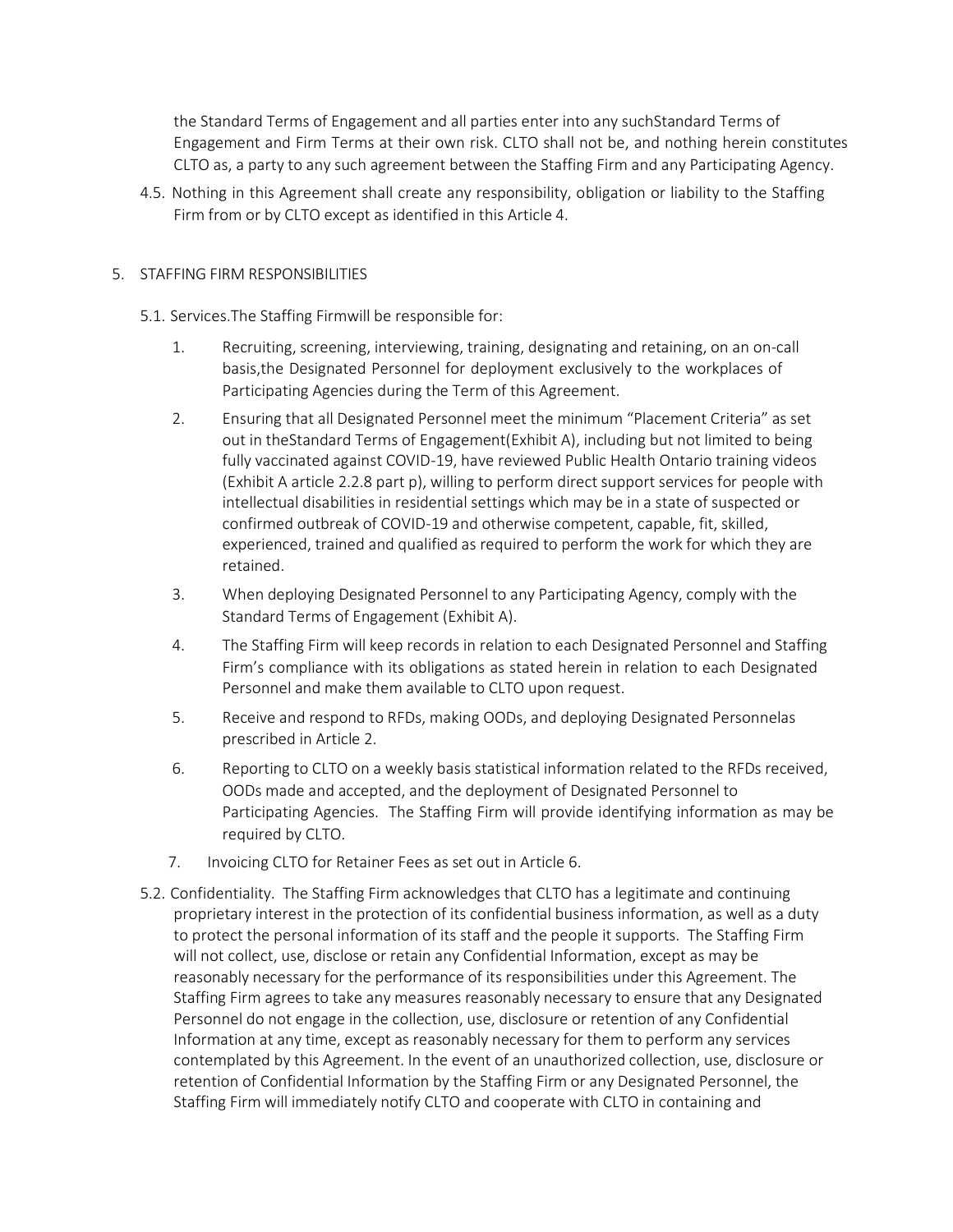mitigating the breach. Upon the termination of this Agreement (or the end of the assignment of any given Designated Personnel), any Confidential Information shall be returned to CLTO by the Staffing Firm and/or the Designated Personnel, and any copies of digital records thereafter destroyed.

# 6. FEES, INVOICING AND PAYMENT

6.1. Retainer Fee.CLTO will pay to the Staffing Firma daily Retainer Fee as follows:

- 1. Regular Retainer Fee.Eight (8) times the regular rate set out in Exhibit B for each Designated Personnel on-call but not deployed, which shall be invoiced two (2) weeks in arrears.
- 2. Public Holiday Fee. The Retainer Fee for public holidays shall be 1.5 times the Regular Retainer Fee for each Designated Personnel on-call but not deployed.
- 3. HST. All Retainer Fees are subject to HST, subject to proof of a valid HST registration number.
- 4. No Retainer Fee Payable. The Retainer Fee shall not be payable for a given date in the following circumstances:
	- a. In respect of the number of Designated Personnel actually deployed to a Participating Agency on the date in question.
	- b. In respect of the number of Designated Personnel not deployed on the date in question because they are subject to isolation due to exposure to or infection with COVID-19 (but see the commitment in relation to isolation required due to exposure at a Participating Agency in the Standard Terms of Engagement and the possibility that positive asymptomatic staff may be accepted for work (Exhibit A)), or not deployed or subject to a failed deployment (per Article 3.6 above) by reason of being unable to work for any reason including that they do not meet the Placement Criteria on the date in question.
	- c. In respect of the number of Designated Personnel subject to an RFD on the date in question and that were able to work but not deployed for any reason, except where:
		- i. Any Designated Personnel remaining on-call were not deployed because they completed a shift for a Participating Agency less than eight (8) hours before the start time of shift that is the subject of the RFD;or
		- ii. The Staffing Firm responded to the RFD with an OOD for the Designated Personnel that met the Placement Criteria within the time prescribed in Article 3, but the OOD was not accepted by the Participating Agency that issued the RFD and not subsequently deployed elsewhere on that day.

For the purposes of determining whether a Designated Personnel was deployed on a given date for the purposes of this Article 6.1.4, all work will be attributed to the calendar date on which each shift began.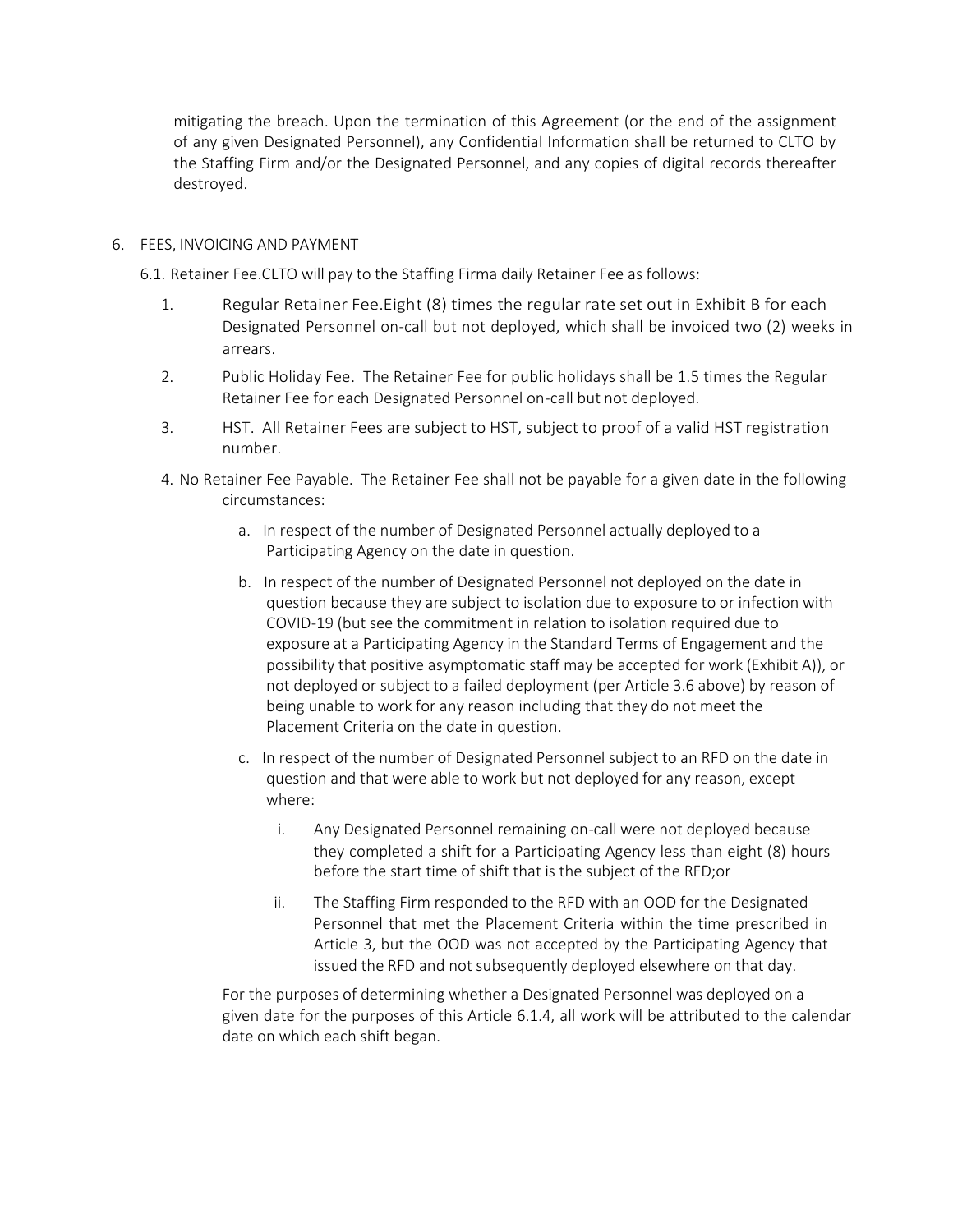- 5. Invoicing. The Staffing Firm will invoice CLTO two (2) weeksin arrears for Retainer Fees payable in accordance with the above. CLTO reserves the right to verify RFD and OOD issued and made prior to approval and payment of any invoice.
- 6. Payment.CLTO shall pay invoices 30-days from the date on invoice, subject to approval.
- 6.2. Service Fees. As further described in theStandard Terms of Engagementand Firm Terms in Exhibits A and B:
	- 1. Fees for work performed by Designated Personnel deployed to Participating Agencies will be invoiced directly to said Participating Agencies. CLTO will have no responsibility of any kind for the payment of such fees.
	- 2. The minimum shift length and associated Service Fees for any deployment shall be eight (8) hours as a condition of participation in the Program for any Participating Agency.

# 7. REPRESENTATIONS, WARRANTIES, INDEMNITIES

- 7.1. Staffing Firm's Representations and Warranties. Staffing Firm represents and warrants to CLTOas follows:
	- 1. Staffing Firmwill be in compliance with all Provincial and Federal laws and regulations as well as Toronto and other applicable public health directives applicableto the employment, assignment and deployment of the Designated Personnel, as they may be from time to time.
	- 2. Staffing Firmhas the ability to fulfil its commitments pursuant to this Agreement and the Standard Terms of Engagement at Exhibit A and that the Designated Personnel meet the Placement Criteria set out in Exhibit A.
	- 3. Staffing Firm shall procure, maintain and show proof of reasonable professional and general liability coverage, abuse liability coverage, and WSIB coverage for all Designated Personnel, consistent with the Standard Terms of Engagement at Exhibit A.
- 7.2. Indemnity.Staffing Firmshallhold harmless and indemnifyCLTOfrom and against any liability, damages, losses, costs (including legal costs on a solicitor and client basis), claims, applications, complaints, proceedings,or actions (whether or not well founded and whether for unpaid wages, breach of statutory or contractual obligations, damage to property or injury or death to humans) brought against CLTO, itsofficers, directors, supervisors, managers, contractors, students, volunteers or employees (collectively, "Indemnitees") arising out of or related to:
	- 1. any breach or alleged breach by Staffing Firm (and any Designated Personnel) of any of its responsibilities, warranties or representations in this Agreement;
	- 2. any and all services provided by the Staffing Firm(or Designated Personnel) pursuant to this Agreement;
	- 3. Staffing Firm shall indemnify and hold the Indemnitees harmless against any such claim or action with respect to, provided that CLTOpromptly notifies Staffing Firm of any claim or action in respect of which this indemnity may apply and of which CLTOhas knowledge and CLTOco-operates with Staffing Firm in the defense of any such claim or action. No such claim or action shall be settled or compromised by Staffing Firmwithout CLTO's prior written consent.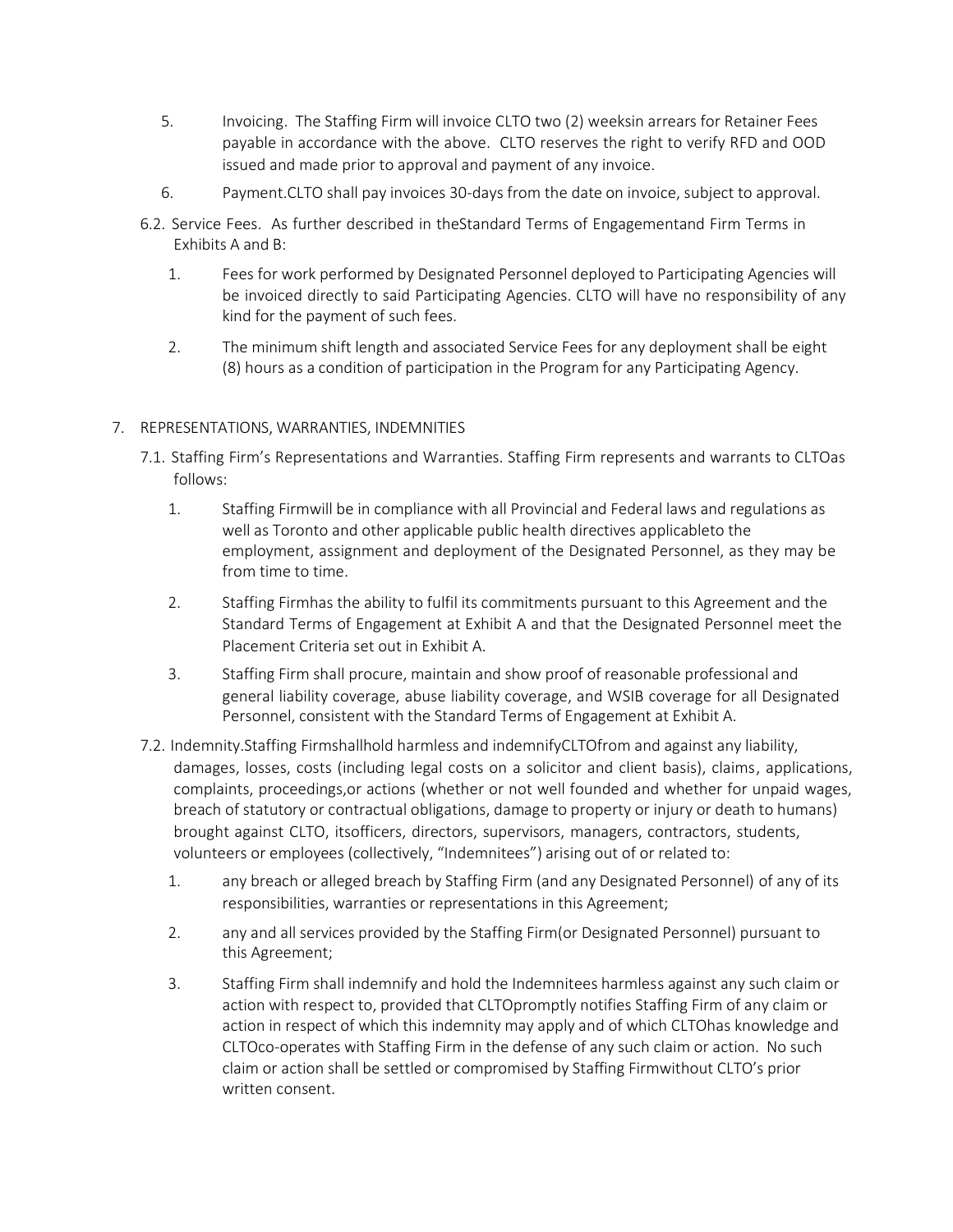#### 8. TERM AND TERMINATION

- 8.1. Expiry.Unless terminated earlier in accordance with the terms of this agreement, the Agreement shall end on the last day of the Term.
- 8.2. Early Termination on Notice. This agreement may be terminated by either party at any time upon 30 days' written notice or such earlier date as the parties may agree.
- 8.3. Early Termination for Breach. CLTO may terminate the Agreement immediately at the end of the Cure Period (as hereinafter defined), if Staffing Firm(or any Designated Personnel) commits a breach of this Agreement, including but not limited to jeopardizing the health and wellbeing of people supported by any Participating Agency, and the Staffing Firm fails to correct the breach within the fifteen (15) calendar day period after being notified of the breach by the CLTO (the "Cure Period").
- 8.4. Payment on Termination. Upon termination of this Agreement for any reason, CLTO shall be responsible for paying only the Retainer Fees (or prorated portion thereof) up to and including the date of Termination in accordance with Article 6.
- 8.5. No Limitation of Remedies. Any termination of this Agreement shall not in any respect limit any of either party's rights or remedies either in law or in equity or relieve either of them of any obligation incurred prior to the effective date of such termination.

# 9. GENERAL

- 9.1. Survival. Article 7 and any duties and obligations which by their very nature extend beyond the termination or expiration of this Agreement shall survive the termination or expiration of this Agreement.
- 9.2. Amendment and Waivers. This Agreement may not be amended or modified in any respect except by written instrument signed by both parties. No waiver of any provision of this Agreement shall constitute a waiver of any other provision nor shall any waiver constitute a continuing waiver unless otherwise provided.
- 9.3. Staffing Firm not Agent. This Agreement does not create the relationship of principal and agent or employer and employee between CLTO and Staffing Firm and under no circumstances is any party to be considered the agent of the other. Staffing Firm shall have no authority to assume or create any obligation whatsoever, express or implied, in the name of or on behalf of CLTO or the Participating Agencies.
- 9.4. Legislation.When an Act is referred to in this Agreement, it shall be interpreted to include all of the regulations to the Act.
- 9.5. Remedies Cumulative. The rights and remedies of Participating Agency under this Agreement are cumulative, and are in addition to and not in substitution for any other rights or remedies provided in this Agreement, by law or in equity. Any single or partial exercise by Participating Agency of any right under this Agreement, or any failure to exercise or delay in exercising any such right will not be or be deemed to be a waiver of, or to prejudice any other right, or remedies to which Participating Agency may be entitled.
- 9.6. Notices. Any notice, demand, request, consent, approval or acceptance required or contemplated to be given or made under this Agreement, shall be made by e-mail to: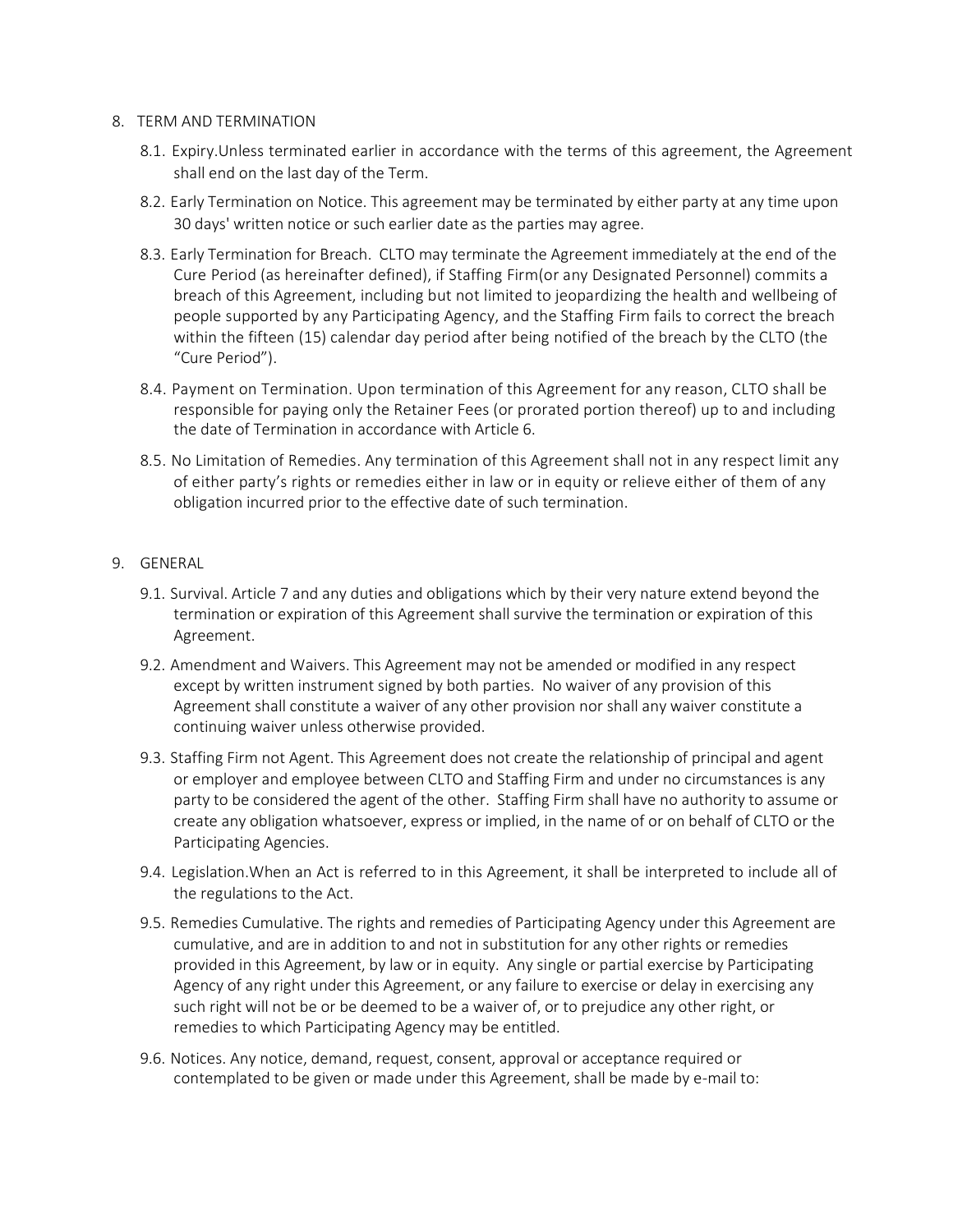- 9.3. Staffing Firm not Agent. This Agreement does not create the relationship of principal and agent or employer and employee between CLTO and Staffing Firm and under no circumstances is any party to be considered the agent of the other. Staffing Firm shall have no authority to assume or create any obligation whatsoever, express or implied, in the name of or on behalf of CLTO or the Participating Agencies.
- 9.4. Legislation.When an Act is referred to in this Agreement, it shall be interpreted to include all of the regulations to the Act.
- 9.5. Remedies Cumulative. The rights and remedies of Participating Agency under this Agreement are cumulative, and are in addition to and not in substitution for any other rights or remedies provided in this Agreement, by law or in equity. Any single or partial exercise by Participating Agency of any right under this Agreement, or any failure to exercise or delay in exercising any such right will not be or be deemed to be a waiver of, or to prejudice any other right, or remedies to which Participating Agency may be entitled.
- 9.6. Notices. Any notice, demand, request, consent, approval or acceptance required or contemplated to be given or made under this Agreement, shall be made by e-mail to:

o in the case of Staffing Firm to the "Contact for Notices" in Exhibit B.

o in the case of CLTO, email to Malcolm Bernstein at Malcolm.Bernstein@cltoronto.ca.

or to such other address or number of which either party may from time to time notify the other in writing.

The parties hereby execute this Agreement:

Community Living Toronto

[Staffing Firm Name]

Brad Saunders, CEO Community Living Toronto

[name and position]

(Authorized Signature)

[name and position]

(Authorized Signature)

01/07/21

(Date)

January 7, 2022

(Date)

EXHIBIT A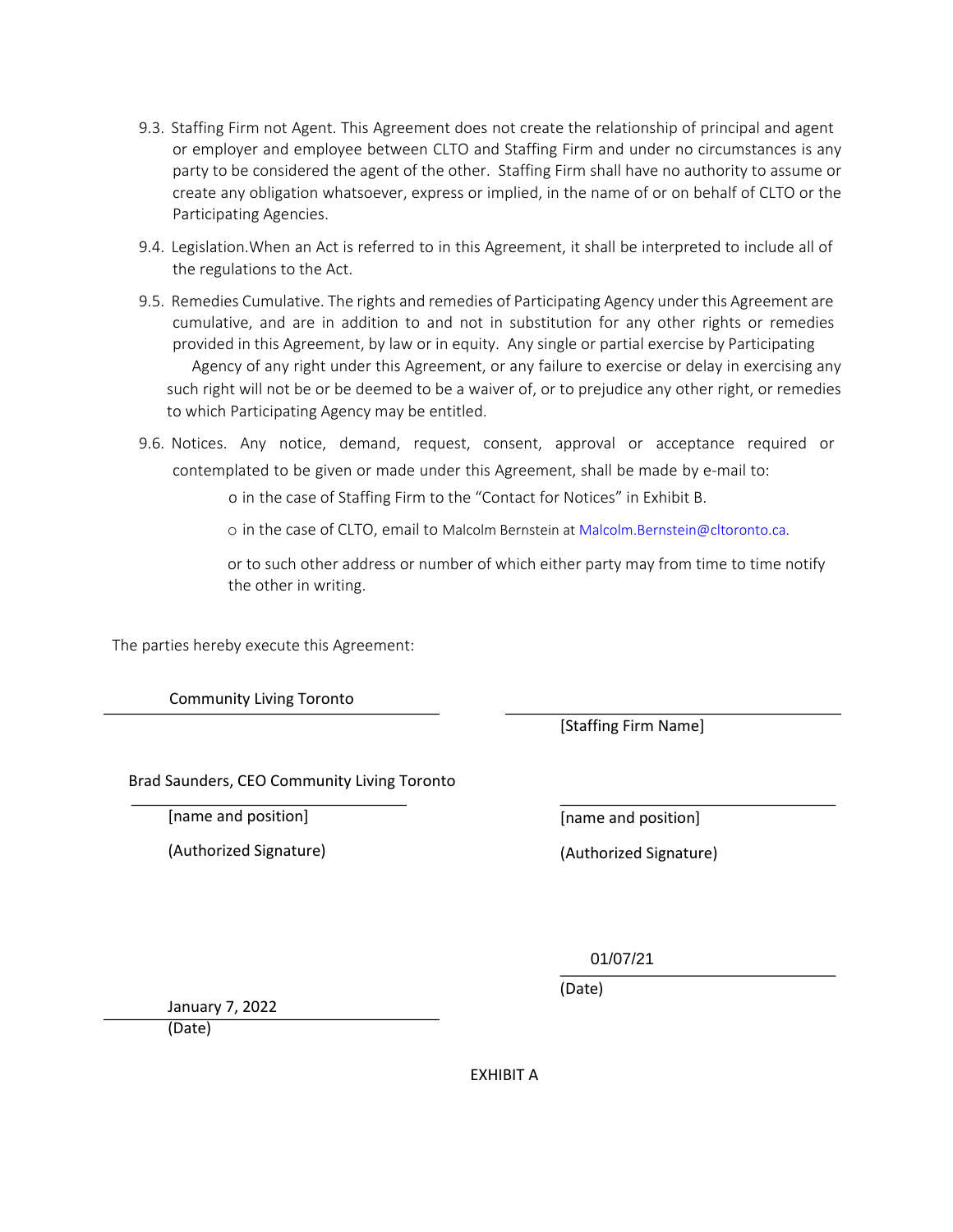### EXHIBIT A

Exhibit A does not need to be signed or executed in advance, but rather is incorporated by reference and forms part of the contractual agreement between the Staffing Firm and a Participating Agency when the Participating Agency sends a Notice of Acceptance (Exhibit E) in response to an Offer of Deployment (Exhibit D) to the Staffing Firm.

# STANDARD TERMS OF ENGAGEMENT

Between

\_\_\_\_\_\_\_\_\_\_\_\_\_\_\_\_\_\_\_\_\_\_\_\_ ("Participating Agency")

and

Ask4Care Support Services Inc. ("Staffing Firm")

(together the "Parties")

# WHEREAS

- A. The Participating Agency is a part of the ON-CALL DEVELOPMENTAL SERVICES STAFFING POOL PROGRAM (the "Program").
- B. The Staffing Firm has offered to deploy to the Participating Agency Designated Personnel for its immediate temporary staffing needs.
- C. The Participating Agency and the Staffing Firm wish to agree on the terms under which the Staffing Firm will deploy the Designated Personnel to the Participating Agency.

NOW THEREFORE, Participating Agency and the Staffing Firm agree to these Standard Terms of Engagement (the "Agreement").

- 1. DEFINITIONS
	- 1.1. For the purposes of this Agreement, the following terms have the definitions indicated:
		- 1.1.1."Designated Personnel" means employees of the Staffing Firm who will be deployed to the Participating Agency pursuant to this Agreement.
		- 1.1.2."Confidential Information" means information (in whatever form or howsoever obtained by the Staffing Firm or its Designated Personnel) pertaining to the Participating Agency, its operations, financial or contractual arrangements or relationships, the people it supports or their families (including but not limited to personal health information), as well as information pertaining to the Participating Agency's employees, contractors, volunteers, officers or directors, or their families.
		- 1.1.3."Placement Services" means the work assignments to be performed by Designated Personnel for the Participating Agency, which will involve direct support services to people supported by the Participating Agency in residential support settings and may involve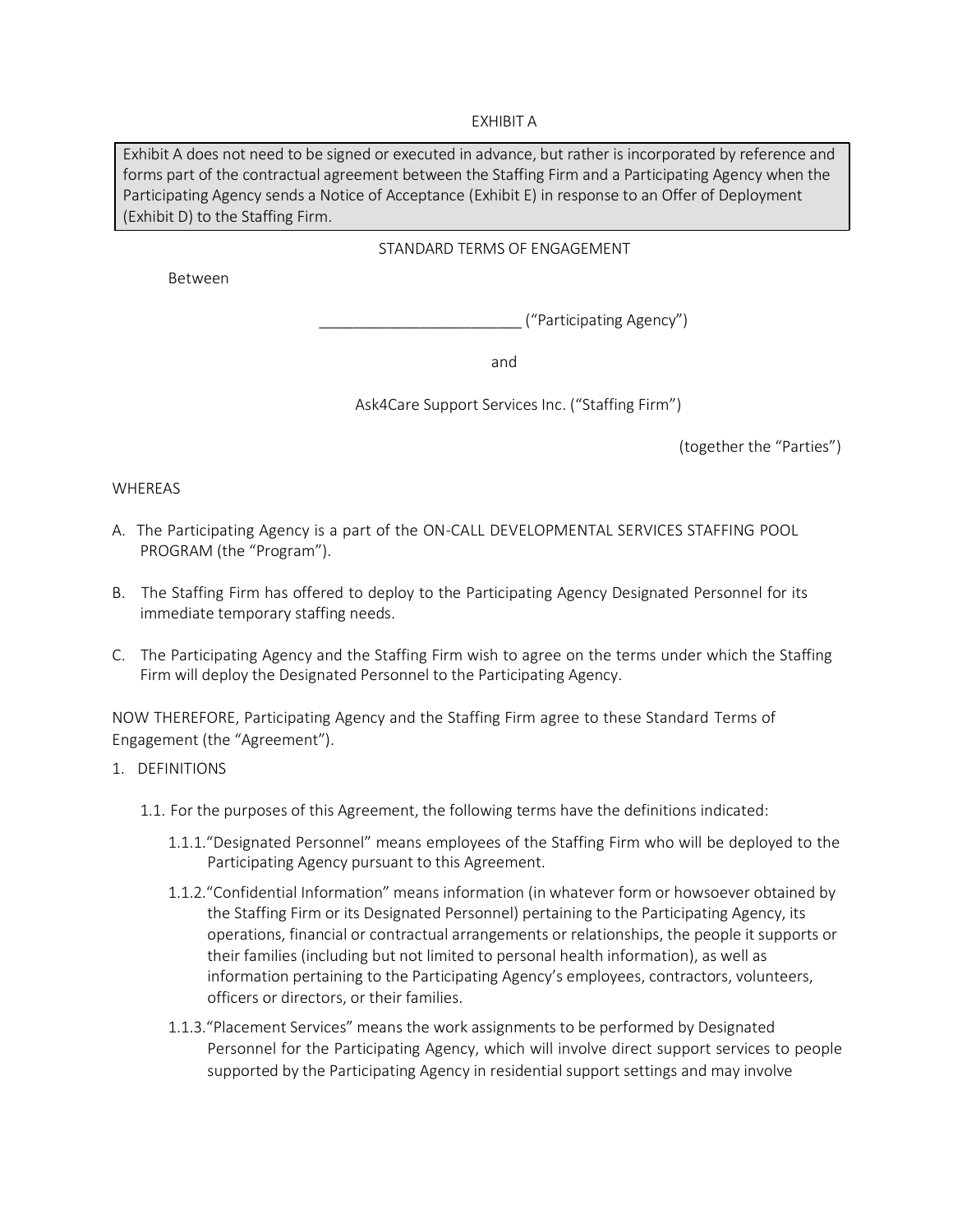supporting people with intellectual disabilities and/or behavioural challenges, as well as working in settings where there is a suspected or confirmed outbreak of COVID-19.

- 1.1.4."Term" means the period identified in the Firm Terms linked in the Offer of Deployment, or such other period as may be agreed in writing between the Parties from time to time.
- 1.1.5."Firm Terms" means the specific terms applicable to the Staffing Firm linked in the Offer of Deployment. The Firm Terms augment this Agreement and are hereby incorporated by reference.
- 1.1.6."Offer of Deployment" means the offer made by the Staffing Firm to deploy Designated Personnel to the Participating Agency in response to a request for deployment from such agency.
- 1.1.7."Notice of Acceptance" means the notice sent from the Participating Agency accepting the Offer of Deployment of specified Designated Personnel from the Staffing Firm.

#### 2. STAFFING FIRM RESPONSIBILITIES

- 2.1. Assignment of Designated Personnel. The Staffing Firm will assign Designated Personnel to perform the Placement Services for the Participating Agency in accordance with the Notice of Acceptance from the Participating Agency of the Offer of Deployment made by the Staffing Firm.
- 2.2. Placement Criteria. The Staffing Firm will deploy to the Participating Agency Designated Personnel who meet the following criteria (the "Placement Criteria"):
	- 2.2.1.Willingness and Ability to Work. The Staffing Firm must ensure that any Designated Personnel are willing and able to perform the Placement Services, including in the context of an active or suspected outbreak of COVID-19, and/or with people supported by the Participating Agency who may not be able to follow social distancing, respiratory hygiene, masking or personal protective equipment guidelines, or who may have complex behavioural needs.
	- 2.2.2.COVID-19 Screening, Negative Rapid Antigen Test and Compliance with Public Health. The Staffing Firm will ensure that any Designated Personnel that are the subject of an OOD has:
		- a) passed the provincial employee screening as it may be from time to time (linked here - [https://covid-19.ontario.ca/screening/worker/\);](https://covid-19.ontario.ca/screening/worker/)
		- b) received a negative rapid antigen test within the twenty-four (24) hour period immediately preceding the submission of the OOD and/or the start of their first shift with the Participating Agency;
		- c) is/are not subject to a direction by Public Health restricting them from working for the Participating Agency; and
		- d) is aware of and will adhere to any Toronto Public Health work-self isolation guidelines as may apply: [https://www.publichealthontario.ca/-](https://www.publichealthontario.ca/-/media/documents/ncov/ipac/ipac-covid-19-work-self-isolation.pdf?la=en) [/media/documents/ncov/ipac/ipac-covid-19-work-self-isolation.pdf?la=en.](https://www.publichealthontario.ca/-/media/documents/ncov/ipac/ipac-covid-19-work-self-isolation.pdf?la=en)

Notwithstanding the foregoing, in order to address the temporary shortage of rapid antigen test kits, until January 21, 2022: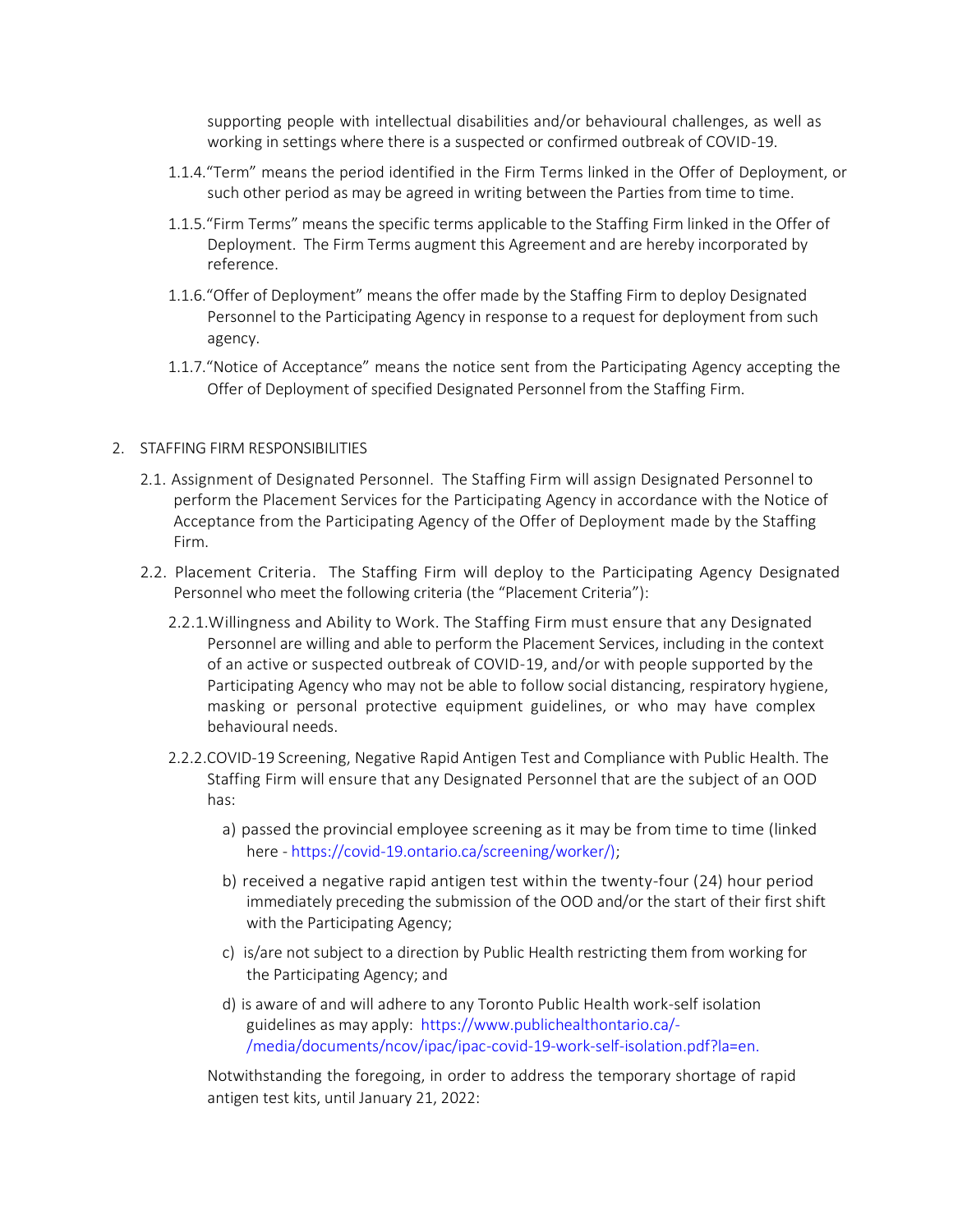- i. The Participating Agency will pay the cost of a Rapid Antigen Test (up to \$40) where the Request for Deployment is made 12 hours or more before the start time of the shift; or
- ii. Where a request for deployment is received with less than twelve (12) hours in advance of the start time of the shift, the Participating Agency will provide rapid antigen testing for the Designated Personnel in question outside the worksite fifteen minutes prior to the shift.

Negative Rapid Antigen Testing requirements will be waived where the Participating Agency has agreed to accept deployment of a Designated Personnel who is asymptomatic but has tested positive for COVID-19 as disclosed in the OOD.

- 2.2.3.Fitness to Work and Vaccination Status. The Staffing Firm will ensure that any Designated Personnel assigned to Participating Agency are fully vaccinated against COVID-19, including receiving any boosters/third doses within two (2) weeks of becoming eligible (three months or 84 days after a second dose) for same with due regard to availability. The Staffing Firm will also ensure that any Designated Personnel assigned to Participating Agency are medically fit to perform the work in question and have all standard immunizations.
- 2.2.4.Proof of Eligibility to Work in Canada. The Staffing Firm will verify that any Designated Personnel assigned to the Participating Agency are legally authorized to work in Canada and for the Participating Agency. The Staffing Firm will provide proof of same upon request.
- 2.2.5.Screened, Interviewed & Reference Checks Conducted. The Staffing Firm will ensure that any Designated Personnel supplied to the Participating Agency is duly screened and interviewed by the Staffing Firm. The Staffing Firm will ensure that a minimum of two (2) professional reference checks are conducted for all the Designated Personnel, and that the references received are positive.
- 2.2.6.Background Check. The Staffing Firm will ensure that all Designated Personnel provide a satisfactory up to date criminal record check (Vulnerable Sector Screening (VSS) at least once every twelve months and the Staffing Firm will send to the Participating Agency designate a digital copy of same.
- 2.2.7.Educational Requirements. The Staffing Firm will ensure that the credentials and proof of completion of relevant post-secondary education for the Designated Personnel are valid and updated as may be required by the Participating Agency. More specifically, the Staffing Firm will ensure that the Designated Personnel supplied to the Participating Agency meet the following minimum educational requirements:
	- a. A minimum of a Social Service Worker certificate/diploma, DSW(Developmental Service Worker) preferred; or
	- b. Proof of 1 year nursing program completion; or
	- c. Ventilation & Tracheotomy training
- 2.2.8.Mandatory Training/Licensing. All the Designated Personnel supplied to the Participating Agency who will be involved with direct care of persons will be expected to successfully complete and maintain current and up-to-date certifications in the following mandatory training: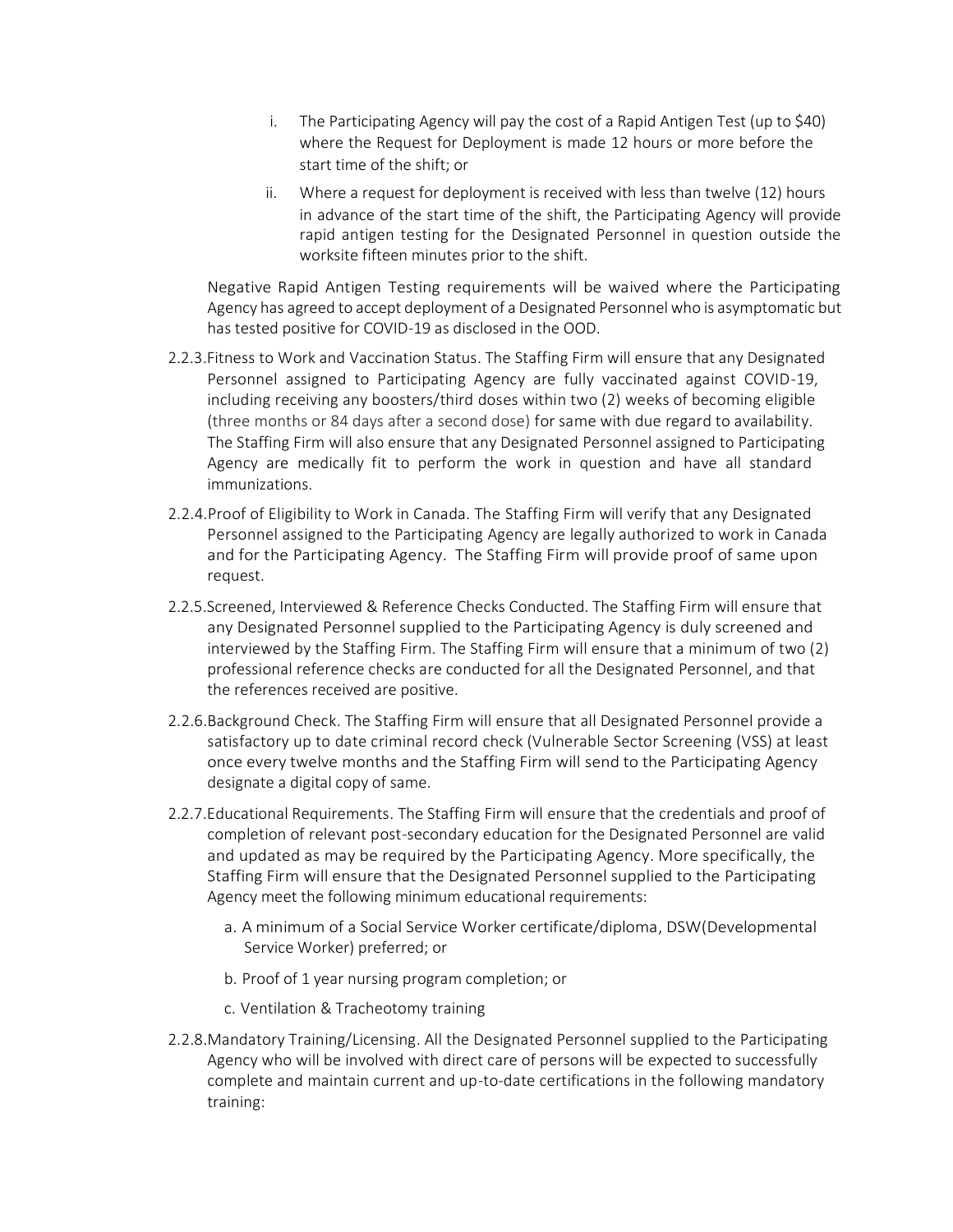- a. Standard First Aid & CPR (Level C or HCP)
- b. Worker Health and Safety Awareness
- c. Crisis Prevention and Intervention (CPI) / Safe Management
- d. Training on the Quality Assurance Measures (QAM) (once).
- e. Abuse Prevention training (within the last 12 months).
- f. Safe Management (within the last 12 months).
- g. CPR & First Aid (within the last 36 months).
- h. Pharmacology training (once).
- i. Medication Orientation ((within the last 12 months).).
- j. Accessibility for Ontarians with Disabilities Act (AODA) Training (once)
- k. Workplace Violence and Harassment (once).
- l. WHMIS for all substances identified by Participating Agency (once).
- m. Fire Safety (once).
- n. Any other Participating Agency policies provided by Participating Agency to the Staffing Firm (once).
- o. Public Health Ontario training videos:
- Prevention and Control in Congregate Care Settings: <http://pho.adobeconnect.com/pyocz58bf827/> (from 4:00 to end - 50 minutes approx.)
- Putting on full PPE: [https://www.publichealthontario.ca/en/videos/ipac](https://www.publichealthontario.ca/en/videos/ipac-fullppe-on%20(2)[fullppe-on \(2](https://www.publichealthontario.ca/en/videos/ipac-fullppe-on%20(2) min approx.)
- Taking off full PPE: [https://www.publichealthontario.ca/en/videos/ipac](https://www.publichealthontario.ca/en/videos/ipac-fullppe-off%20(2)[fullppe-off \(2](https://www.publichealthontario.ca/en/videos/ipac-fullppe-off%20(2) min approx.)
- Hand hygiene[: https://www.publichealthontario.ca/en/health-topics/infection](https://www.publichealthontario.ca/en/health-topics/infection-prevention-control/hand-hygiene/jcyh-videos)[prevention-control/hand-hygiene/jcyh-videos](https://www.publichealthontario.ca/en/health-topics/infection-prevention-control/hand-hygiene/jcyh-videos) (2 min. approx.)

Participating Agency may require that any of the training identified above be repeated or updated where Participating Agency deems appropriate in its discretion. Staffing Firm shall bear the entire cost of ensuring that all such training and required retraining has been completed by all Designated Personnel.

- 2.2.9.Orientation, Policies & Procedures. The Participating Agency will provide orientation to all Designated Personnel deployed to it by the Staffing Firm, including in relation to relevant policies, procedures and systems to be used and protocols in effect.
- 2.3. Confidentiality. The Staffing Firm acknowledges that the Participating Agency has a legitimate and continuing proprietary interest in the protection of its confidential business information, as well as a duty to protect the personal information of its staff and the people it supports. The Staffing Firm will not collect, use, disclose or retain any Confidential Information, except as may be reasonably necessary for the performance of its responsibilities under this Agreement. The Staffing Firm agrees to take any measures reasonably necessary to ensure that any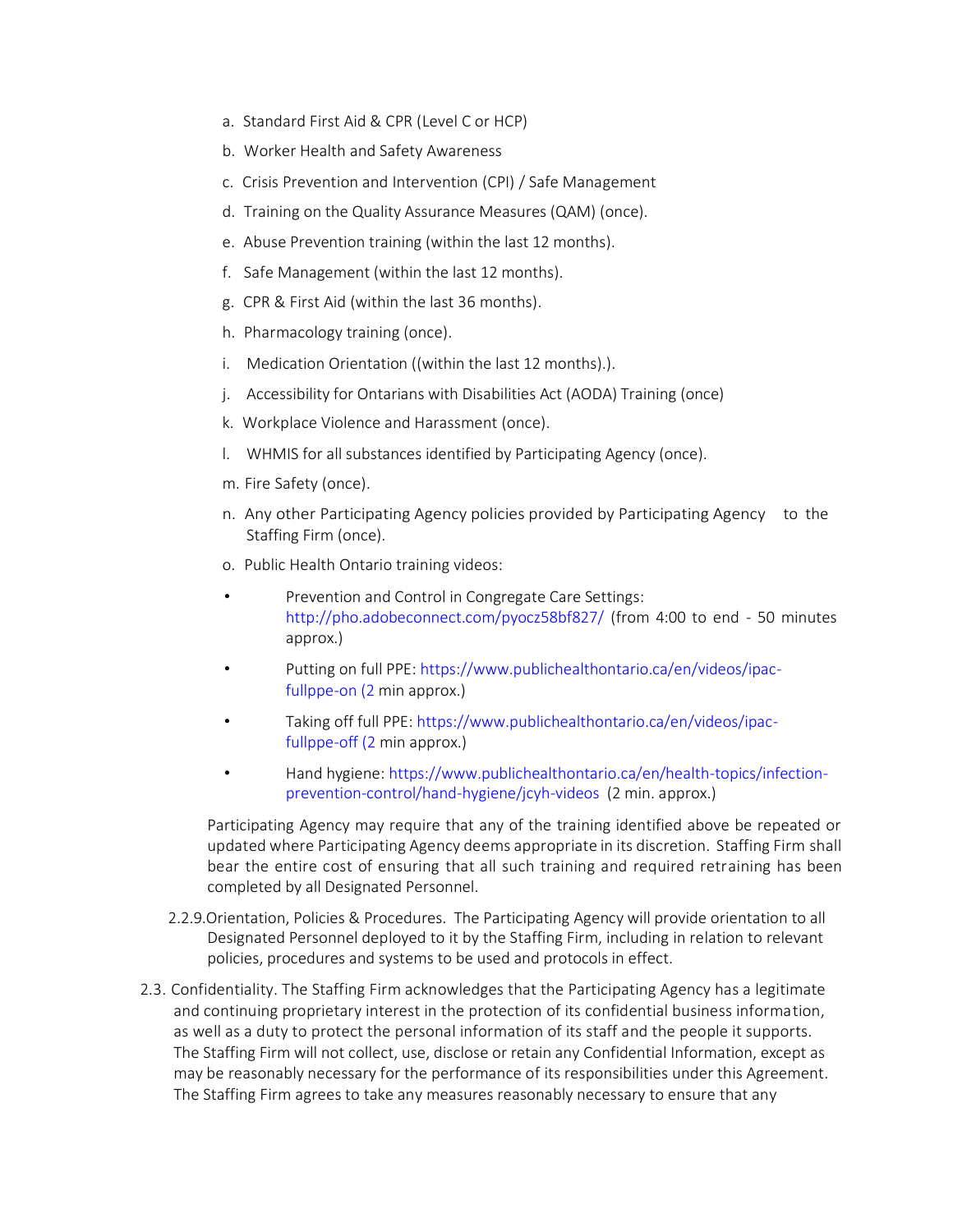Designated Personnel do not engage in the collection, use, disclosure or retention of any Confidential Information at any time, except as reasonably necessary for them to perform their assignment to the Participating Agency. In the event of an unauthorized collection, use, disclosure or retention of Confidential Information by the Staffing Firm or any Designated Personnel, the Staffing Firm will immediately notify the Participating Agency and cooperate with the Participating Agency in containing and mitigating the breach. Upon the termination of this Agreement (or the end of the assignment of any given Designated Personnel), any Confidential Information shall be returned to the Participating Agency by the Staffing Firm and/or the Designated Personnel, and any copies of digital records thereafter destroyed.

- 2.4. Records of Compliance. The Staffing Firm will keep records in relation to each Designated Personnel and Staffing Firm's compliance with its obligations as stated herein in relation to each Designated Personnel and make them available to Participating Agency upon request. This includes but is not limited to recording the number of hours worked by each Designated Personnel on a daily basis. Such records shall be retained for a minimum period of three years and shall be made available to the Participating Agency, or to the Ministry of Labour for inspection, upon request.
- 2.5. Payments, Costs and Expenses. The Staffing Firm shall be solely responsible for the payment of any and all wages and benefits to the Designated Personnel assigned to the Participating Agency. Staffing Firm shall bear all and shall pay in a timely and appropriate manner all expenses in connection with the Designated Personnel being assigned to and delivery of services to the Participating Agency, including without limiting the generality of the foregoing, income and other taxes, Employer Health Tax, Workplace Safety and Insurance Board premiums, Canada Pension Plan contributions and remittances, Employment Insurance contributions and remittances, and paying all Designated Personnel any amounts owing to them as a matter of common law, contract or statute and in any event in a manner that is consistent with the requirements of the *Employment Standards Act, 2000*, as may be amended from time to time (including regular wages, overtime, public holiday pay, vacation pay, notice pay for termination of an assignment, termination pay, personal emergency leave, and severance pay) obligations towards Designated Personnel.
- 2.6. Performance Management. The Staffing Firm will ensure that the Placement Services are performed by all Designated Personnel in professional and appropriate manner. If, while performing work for the Participating Agency, a Designated Personnel has performance issues or engages in any misconduct, the Participating Agency agrees to inform the Staffing Firm and the Staffing Firm agrees to take appropriate administrative and/or disciplinary measures.
- 2.7. WSIB Coverage. The Staffing Firm will maintain WSIB registration, pay all required premiums and meet all regulatory requirements for all Designated Personnel and will, upon request, provide a WSIB clearance certificate as verification that its account is in good standing.
- 2.8. Termination of Assignment. Staffing Firm shall terminate the assignment of any Designated Personnel supplied by it to Participating Agency (under the sole discretion of Participating Agency), immediately upon verbal or written notice where:
	- 2.8.1. a Designated Personnel has exhibited reckless, careless or abusive conduct in carrying out Placement Services at Participating Agency;
	- 2.8.2. a Designated Personnel has breached any of Participating Agency's policies or procedures; and/or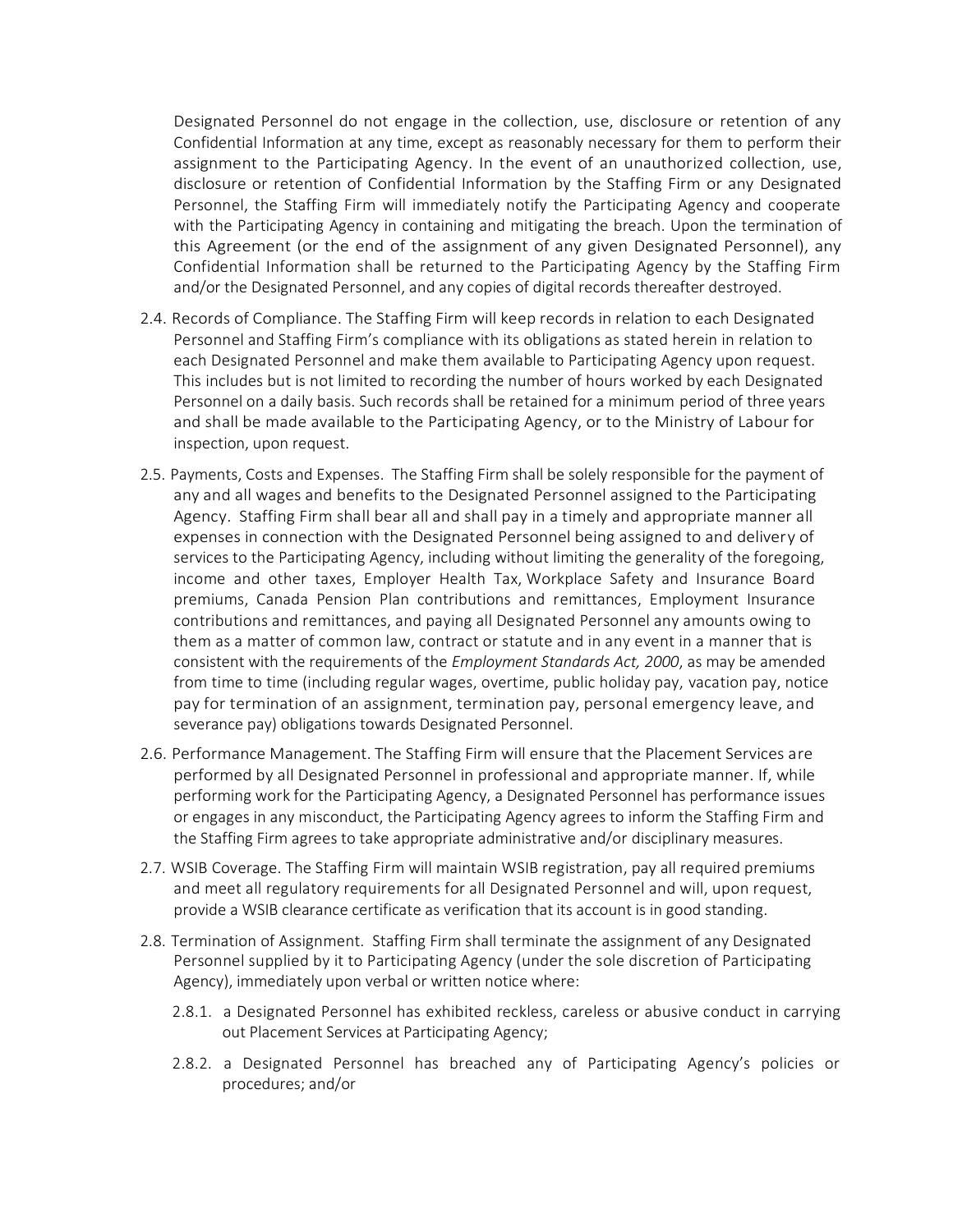- 2.8.3. any other reason which, in Participating Agency's sole discretion, justifies the termination of the Designated Personnel's placement at Participating Agency.
- 2.8.4. Participating Agency agrees to provide Staffing Firm with a written confirmation of the incident outlining the causes that justified the request for removal. Upon removal of assignment personnel, Staffing Firm will provide Participating Agency with written confirmation of the same, re: Do Not Redeploy (or other such designation).
- 2.9. Insurance. Staffing Firm shall agree to furnish Participating Agency with a certificate of liability insurance covering public liability, bodily injury and property damage, product and completed operations liability and contractual liability in amounts satisfactory to and with a company approved by Participating Agency. Such policy shall contain a cross-liability clause; an endorsement adding Participating Agency as an additional insured; and an endorsement stating that the policies shall not be cancelled, allowed to expire or materially changed without 30-days prior written notice to Participating Agency in accordance with the following table. Staffing Firm will maintain, at its expense:
	- 2.9.1. Commercial General Liability. \$5,000,000.00 Commercial General Liability Insurance per incident, covering public liability, bodily injury and property damage, product and completed operations liability. Such policy shall contain a cross-liability clause; an endorsement adding Participating Agency as an additional insured; and an endorsement stating that the policies shall not be cancelled, allowed to expire or materially changed without 30-days prior written notice to Participating Agency.
	- 2.9.2. Abuse Liability Coverage. \$1,000,000.00 Abuse Liability Coverage with respect to all intentional and unintentional acts of physical, psychological and sexual abuse including claims as a result of mental anguish, discrimination, unauthorized use of a restraint device, harassment, corporal punishment and neglect. Coverage should include defence costs. Coverage can be issued on an Occurrence or Claims Made basis. If Abuse coverage is issued on a Claims Made basis the Staffing Firm agrees to ensure continuous coverage during the period of its agreement with Participating Agency and should the agreement with Participating Agency cease at any point in the future that extended reporting period coverage be purchased for a minimum of three (3) years after the date of the final employment placement.
	- 2.9.3. Medical Malpractice Liability Insurance. \$2,000,000.00 Medical Malpractice Liability Insurance coverage.
	- 2.9.4. Vehicle Usage and Insurance Coverage. Staffing Firm assigned staff who are authorized by Participating Agency as drivers of a Participating Agency-owned vehicle will be covered under Participating Agency's vehicle insurance. Staffing Firm assigned staff who elect to use their own personal vehicles for Participating Agency business inclusive of transportation to/from a Participating Agency place of work will NOT be covered under Participating Agency insurance, rather, they must be covered by their own driver's personal insurance policy. The driver must show proof that they carry a minimum of \$1,000,000 insurance on their personal vehicle.
- 2.10. Representations and Warranties. Staffing Firm's Representations and Warranties. Staffing Firm represents and warrants to Participating Agency and acknowledges that Participating Agency is relying thereon as follows:
	- 2.10.1. Staffing Firm will be in compliance with all Provincial and Federal laws, meet all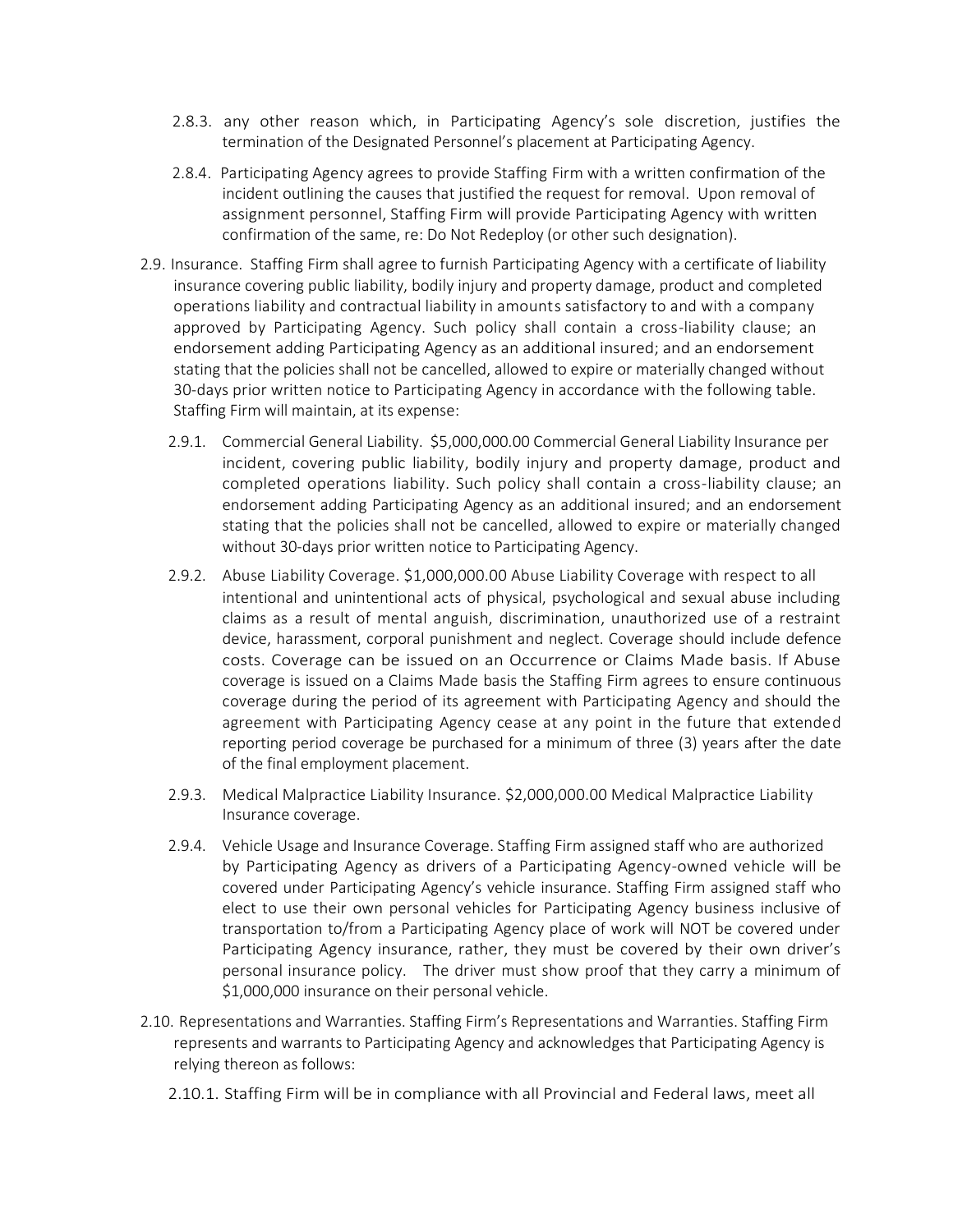requirements and professional licensing requirements applicable to the employment of the Designated Personnel, if and when they come into effect;

2.10.2. Staffing Firm, and any Designated Personnel, have the expertise to perform capably and efficiently and to meet the standard of care provided to persons supported by the Participating Agency in the performance of the Placement Services and will perform all of services, including the Placement Services, contemplated by this Agreement in a professional, diligent and efficient manner.

Where Participating Agency notifies Staffing Firm that it is in breach of any of its representations or warranties above, Staffing Firm shall use its best efforts, at no expense to Participating Agency, to remedy such breach as quickly as possible but not longer than 30 days following such notification, including providing additional or alternate Services, satisfactory to Participating Agency, to ensure that Participating Agency's operations are not disrupted by such breach. Where Staffing Firm is unable to correct the breach within the said 30-day period, Participating Agency without restricting its recourse, including the right to claim damages and legal fees, shall be entitled to terminate the Agreement without further notice.

- 2.11. Indemnity. Staffing Firm shall hold harmless and indemnify the Participating Agency from and against any liability, damages, losses, costs (including legal costs on a solicitor and client basis), claims, applications, complaints, proceedings, or actions (whether or not well founded and whether for unpaid wages, breach of statutory or contractual obligations, damage to property or injury or death to humans) brought against Participating Agency, its officers, directors, supervisors, managers, contractors, students, volunteers or employees (collectively, "Indemnitees") arising out of or related to:
	- 2.11.1. any breach or alleged breach by Staffing Firm (and any Designated Personnel) of any of its responsibilities, warranties or representations in this Agreement;
	- 2.11.2. any and all services provided by the Staffing Firm (or Designated Personnel) pursuant to this Agreement;
	- 2.11.3. Staffing Firm shall indemnify and hold the Indemnitees harmless against any such claim or action with respect to, provided that Participating Agency promptly notifies Staffing Firm of any claim or action in respect of which this indemnity may apply and of which Participating Agency has knowledge and Participating Agency co-operates with Staffing Firm in the defense of any such claim or action. No such claim or action shall be settled or compromised by Staffing Firm without Participating Agency's prior written consent.

# 3. PARTICIPATING AGENCY RESPONSIBILITIES

- 3.1. Participating Agency will perform the following responsibilities:
	- 3.1.1. Orientation Participating Agency shall provide all newly supplied Designated Personnel with an orientation session where key expectations, requirements and procedures will be communicated to the Designated Personnel.
	- 3.1.2. Direction Participating Agency shall be responsible for providing direction to the Staffing Firm Designated Personnel during their assignment to any of the Participating Agency's location(s).
	- 3.1.3. Rapid Antigen Testing The Staffing Firm will ensure that any Designated Personnel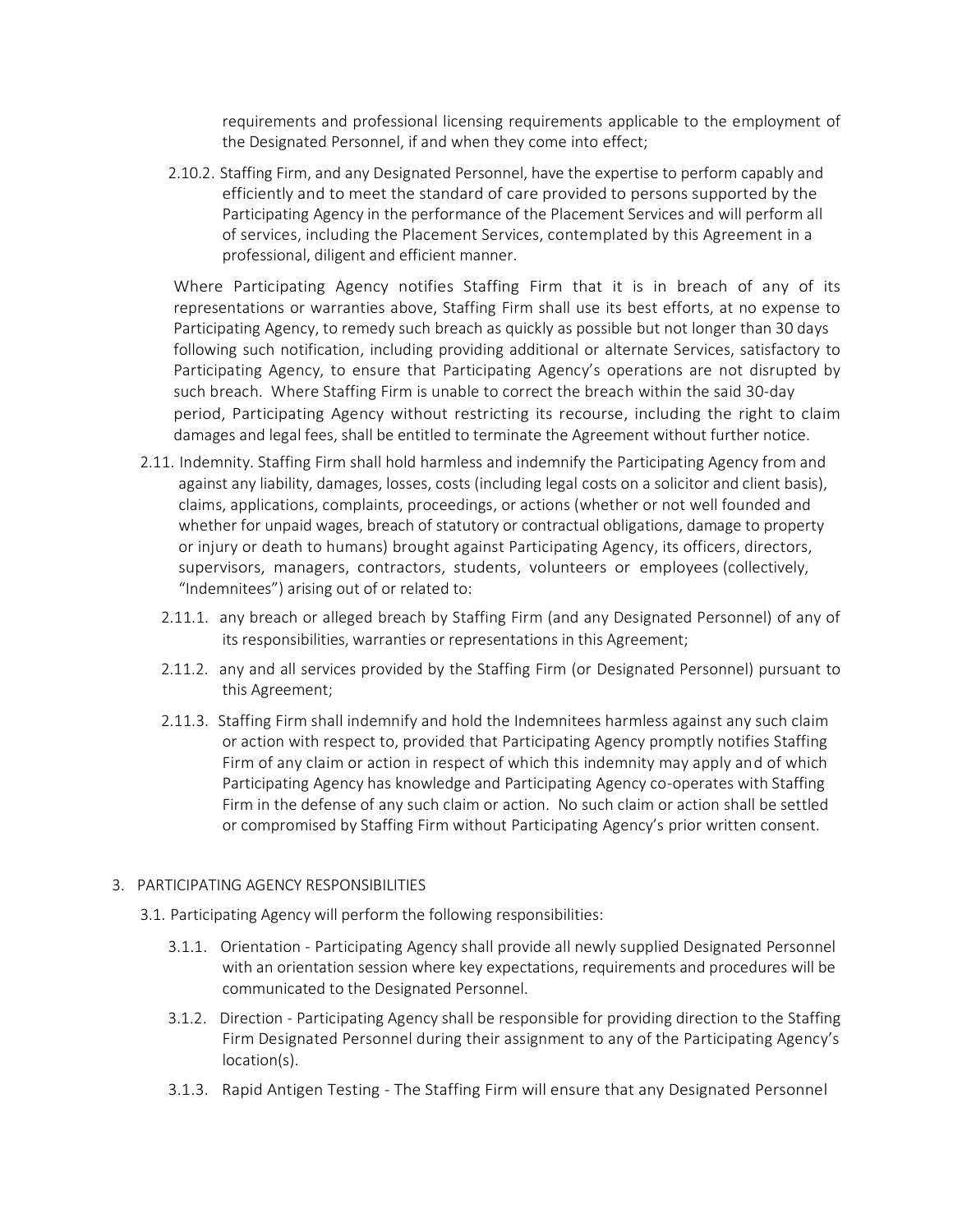receive one negative Rapid Antigen Test prior to being deployed to the Participating Agency (unless the RFD was made within 12 hours of shift, see article 2.2.2 ii). For any subsequent rapid testing requirements for the Designated Personnel to continue working for the Participating Agency after the initial deployment date, the Participating Agency will be responsible for same.

- 3.1.4. Workplace Accidents In the event of a workplace accident involving a Designated Personnel, the Participating Agency agrees to notify the Staffing Firm as soon as possible and the Participating Agency agrees to cooperate with the Staffing Firm in respect to any investigation of any workplace accident involving the Designated Personnel. The Staffing Firm similarly agrees to notify the Participating Agency as soon as possible and cooperate with the Participating Agency in respect to any investigation it may conduct of any workplace accident involving the Designated Personnel.
- 3.1.5. Direct Hire. If Participating Agency wishes to directly hire a Designated Personnel in the six (6) months following the first day on which the Designated Personnel was first assigned to the Participating Agency, the Participating Agency will pay a service fee (finder's fee) calculated based on: the Regular Rate set out in Exhibit B multiplied by 160.
- 3.1.6. Record Keeping. Participating Agency shall record the following information:
	- a. The name of each Designated Personnel assigned to perform work for Participating Agency for the purposes of this Agreement; and
	- b. The number of hours worked by each Designated Personnel assigned to perform work for Participating Agency in each day and each week during the term of this Agreement.
- 3.1.7. Payment of Service Fees. Participating Agency will pay the Service Fees as identified in Article 4 below.
- 3.1.8. Commitment in the Event of Exposure. If a Designated Personnel is exposed to COVID-19 in the Participating Agency's workplace and is therefore subject to a direction to isolate at home or at work, the Participating Agency will provide: a) a minimum of forty (40) hours of work-self isolation in the workplace where the exposure occurred during the isolation period; or b) forty (40) hours' Service Fees in lieu thereof if the Designated Personnel is not permitted to work during the 7-day period.

#### 4. PRICES AND PAYMENT

- 4.1. Fee for Services Rendered. The Services Fees for work performed by Designated Personnel assigned to the Participating Agency will be as follows:
	- 4.1.1.Regular Rate: The Regular Rate set out in the Firm Terms for a minimum of eight (8) hours per shift worked by a Designated Personnel.
	- 4.1.2.Public Holiday Rate. Services provided by Designated Personnel on public holidays (as defined by the Employment Standards Act, 2000) at the rate of 1.5 times the Regular Rate.
	- 4.1.3.Overtime Rate. Services provided by a Designated Personnel in excess of forty-four (44) hours in one week shall be paid at 1.5 the regular rate.
	- 4.1.4.HST. All Service Fees are subject to HST, subject to proof of a valid HST registration number.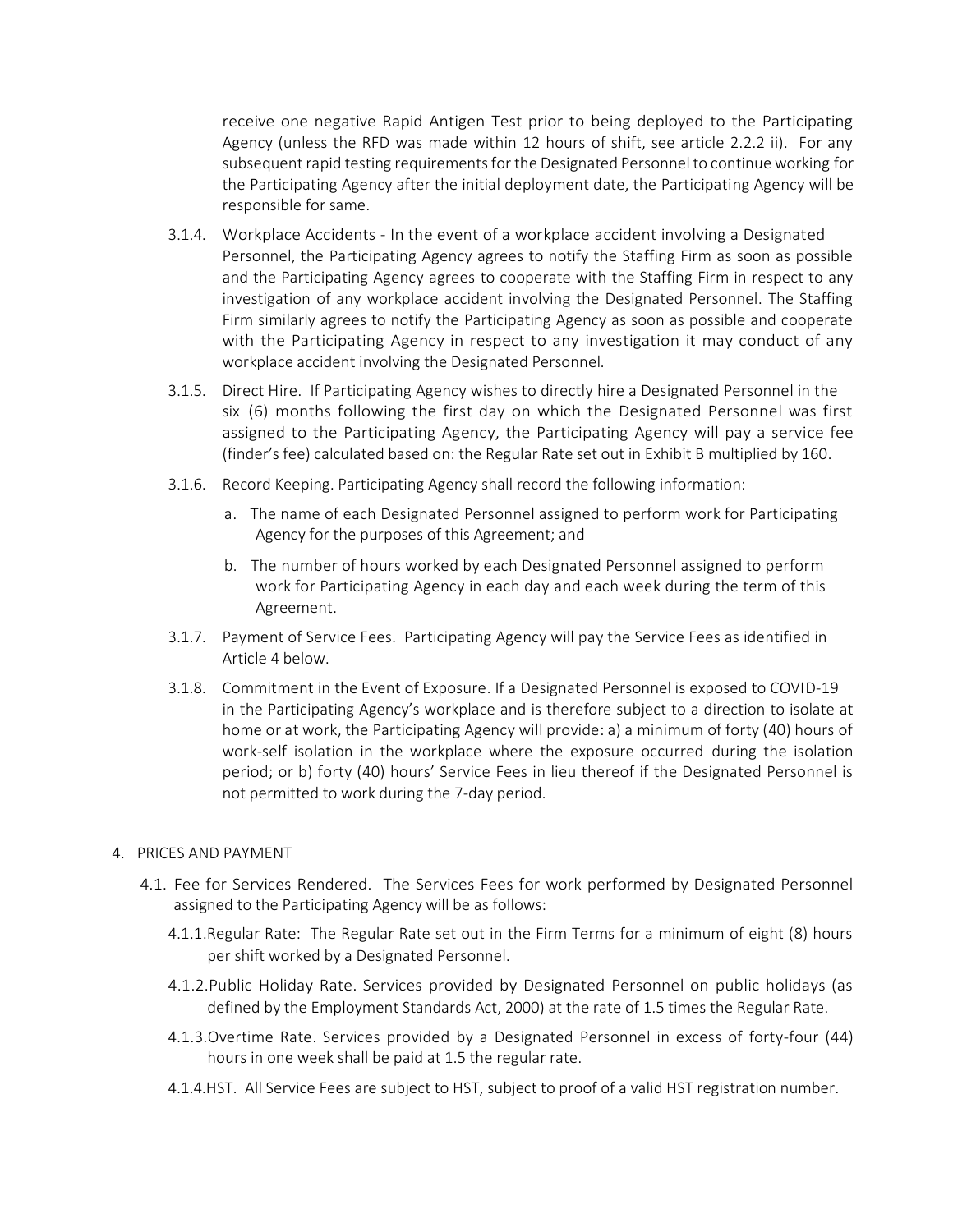- 4.1.5.Temporary Pandemic Pay. In the event that the Participating Agency receives temporary pandemic pay wage enhancement in respect of the hours worked by the Designated Personnel from the government, the Participating Agency will remit such wage enhancement to the Staffing Firm for distribution to the Designated Personnel within thirty (30) days of receipt.
- 4.1.6.No Service Fees. No Service Fees shall be payable in respect of a Designated Personnel who is deployed to the Participating Agency but does not meet the Placement Criteria and/or the terms of the OOD and therefore is not permitted to work (i.e. a Failed Deployment).
- 4.2. Invoices. Invoices will be prepared by the Staffing Firm with the following details:
	- 4.2.1.Hours worked (with record of days and actual time at which work performed);
	- 4.2.2.Rate applicable (including the basis on which any overtime or public holiday rates have been applied).
	- 4.2.3.HST and HST registration number.
	- 4.2.4.Invoices will be submitted in arrears for work performed by email to the Participating Agency address for notices set out in the Request for Deployment.
- 4.3. Payment of Invoices. The Participating Agency shall pay invoices within thirty (30) business days from the date on invoice, subject to acceptance.
- 5. TERM AND TERMINATION
	- 5.1 Expiry. Unless terminated earlier in accordance with the terms of this agreement, the Agreement shall end on the last day of the Term.
	- 5.2 Early Termination on Notice. This agreement may be terminated by either party at any time upon 30 days' written notice or such earlier date as the parties may agree.
	- 5.3 Early Termination for Breach. Participating Agency may terminate the Agreement immediately at the end of the Cure Period (as hereinafter defined), if Staffing Firm(or any Designated Personnel) commits a breach of this agreement, including but not limited to jeopardizing the health and wellbeing of people supported by Participating Agency, and the Staffing Firm fails to correct the breach within the fifteen (15) calendar day period after being notified of the breach by the Participating Agency (the "Cure Period").
	- 5.4 Payment on Termination. Upon termination of this Agreement for any reason, Participating Agency shall be responsible for paying only the Fees (or prorated portion thereof) associated with services provided by the Staffing Firm up to and including the last date on which the Staffing Firm provided services to Participating Agency.
	- 5.5 No Limitation of Remedies. Any termination of this Agreement shall not in any respect limit any of either party's rights or remedies either in law or in equity or relieve either of them of any obligation incurred prior to the effective date of such termination.
- 6. GENERAL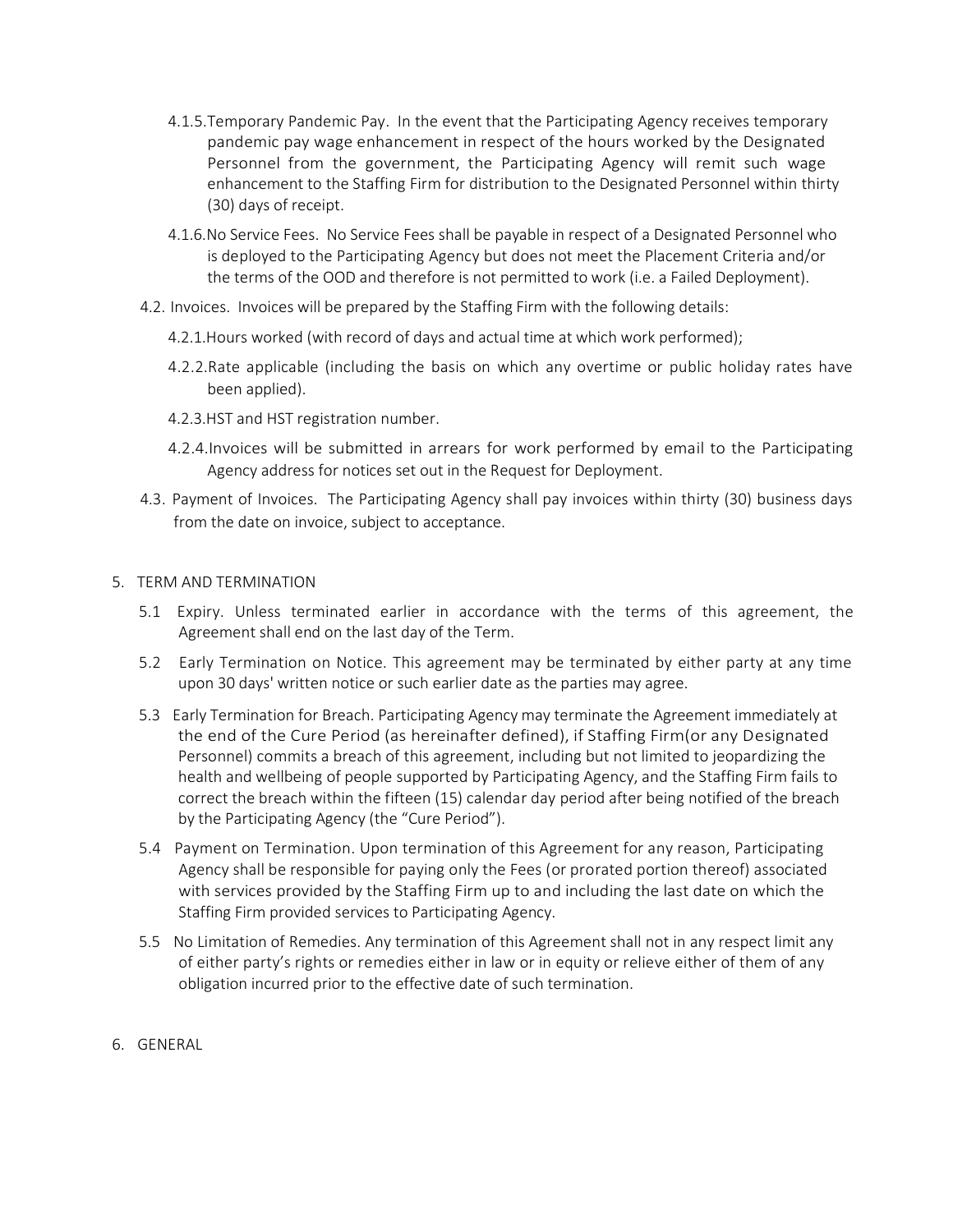- 6.1. Survival. The provisions of Articles 2.3, 2.4, 2.5, 2.9, 2.10 and 2.11 and any duties and obligations which by their very nature extend beyond the termination or expiration of this Agreement shall survive the termination or expiration of this Agreement.
- 6.2. Remedies Cumulative. The rights and remedies of Participating Agency under this Agreement are cumulative, and are in addition to and not in substitution for any other rights or remedies provided in this Agreement, by law or in equity. Any single or partial exercise by Participating Agency of any right under this Agreement, or any failure to exercise or delay in exercising any such right will not be or be deemed to be a waiver of, or to prejudice any other right, or remedies to which Participating Agency may be entitled.
- 6.3. Notices. Any notice, demand, request, consent, approval or acceptance required or contemplated to be given or made under this Agreement, shall be made by:
	- o in the case of Staffing Firm to the contact information provided in Firm Terms.
	- o in the case of Participating Agency, email to the contact of information identified in the Request for Deployment.

or to such other address or number of which either party may from time to time notify the other in writing.

- 6.4. Amendment and Waivers. This Agreement may not be amended or modified in any respect except by written instrument signed by both parties. No waiver of any provision of this Agreement shall constitute a waiver of any other provision nor shall any waiver constitute a continuing waiver unless otherwise provided.
- 6.5. Staffing Firm not Agent. This Agreement does not create the relationship of principal and agent or employer and employee between Participating Agency and Staffing Firm and under no circumstances is either party to be considered the agent of the other. Staffing Firm shall have no authority to assume or create any obligation whatsoever, express or implied, in the name of or on behalf of Participating Agency.
- 6.6. Legislation. When an Act is referred to in this Agreement, it shall be interpreted to include all of the regulations to the Act.

Agreed to by the Staffing Firm and the Participating Agency effective upon delivery by email of the Notice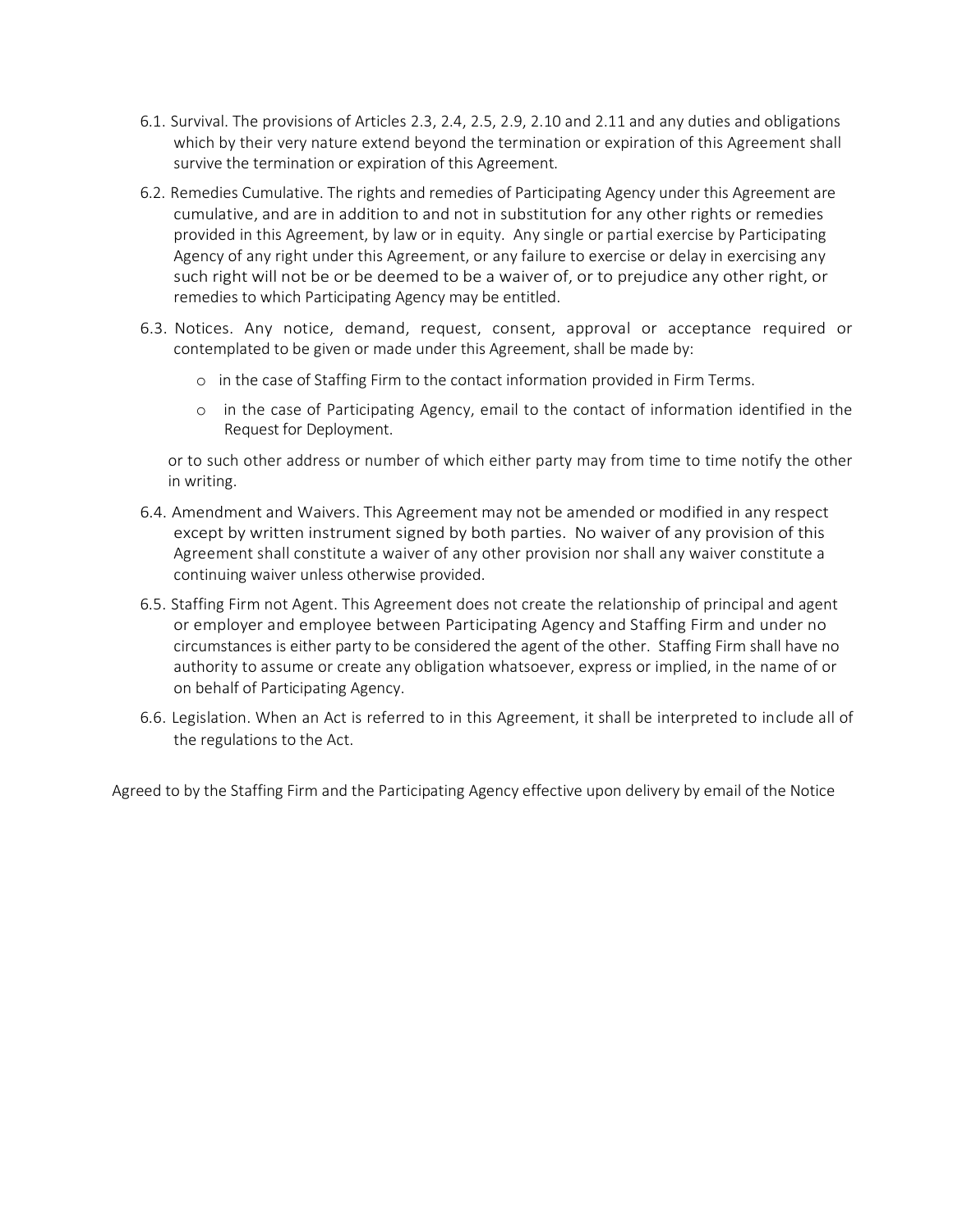# EXHIBIT B

### Firm Terms

- 1. Staffing Firm: *Front Line Work Force Inc*
- 2. Number of Designated Personnel:
	- *a.* Direct Support Worker *Seven (7)*
	- *b.* Registered Practical Nurse (RPN) *Zero (0)*
	- *c.* Registered Nurse (RN) -*Zero (0)*
- 3. Regular Hourly Rate:
	- a. For Direct Support Worker: \$35.00/hour
	- b. For RPN, if applicable: \$100.00/hour
	- c. For RN, if applicable: \$114.00/hour
- 4. Term: For the four (4) weeks (28 consecutive calendar day) period commencing January 7,2022 at 5 p.m.
	- a. Firm Contact Name:
	- b. Email Information For Notices re the Contract: **Exercía Exercía Exercía Exercía Exercía Exercía Exercía Exercí**
	- c. Email for Requests for Deployment (regular business hours):
	- d. Email and Direct Phone Number for Requests for Deployment (outside regular business hours):
	- e. Email for Payment and Invoicing:
- 5. HST Number<mark>:</mark>
- 6. Modifications to Standard Terms of Engagement: The following modifications to the Standard Terms of Engagement shall apply:
	- a. [identify by Article Number and provide proposed alternative language]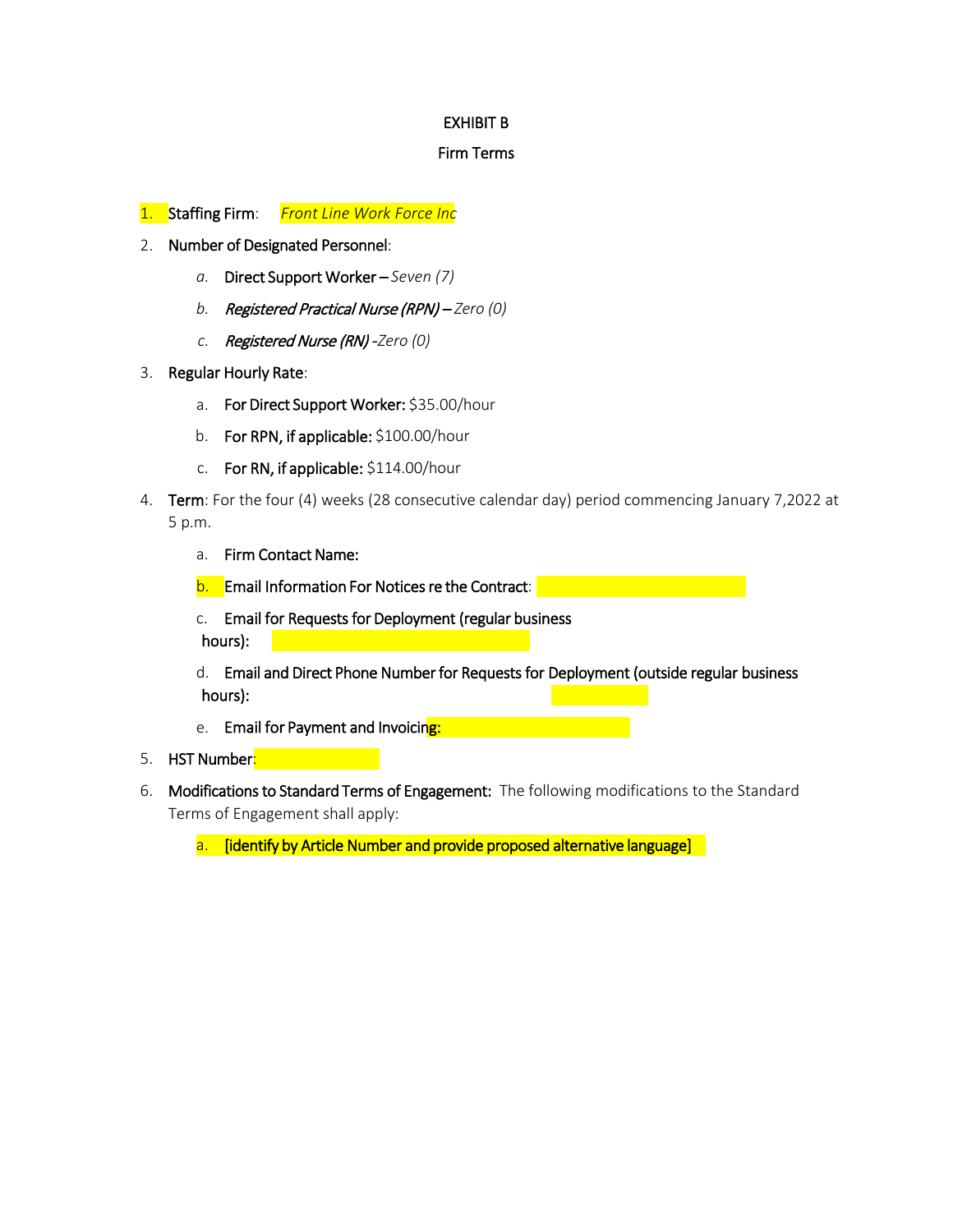# EXHIBIT C - REQUEST FOR DEPLOYMENT FORM

In order to request deployment of Designated Personnel, Participating Agencies will complete this Form with their requirements and e-mail it to all participating staffing firms copying [StaffingPool@cltoronto.ca.](mailto:StaffingPool@cltoronto.ca)

| Request for Deployment Form                                                                                                                                            |                                                                                                                                                                                                                                    |  |  |  |
|------------------------------------------------------------------------------------------------------------------------------------------------------------------------|------------------------------------------------------------------------------------------------------------------------------------------------------------------------------------------------------------------------------------|--|--|--|
| The Participating Agency requires deployment of Designated Personnel under the DS Staffing Pool<br>Program. The details of the deployment requirements are as follows. |                                                                                                                                                                                                                                    |  |  |  |
| Participating Agency Name                                                                                                                                              |                                                                                                                                                                                                                                    |  |  |  |
| Contact For Response and Notices                                                                                                                                       |                                                                                                                                                                                                                                    |  |  |  |
| Contact for Billing                                                                                                                                                    |                                                                                                                                                                                                                                    |  |  |  |
| Date of Request                                                                                                                                                        |                                                                                                                                                                                                                                    |  |  |  |
| Deployment Requirements                                                                                                                                                |                                                                                                                                                                                                                                    |  |  |  |
| Shifts Required by Location                                                                                                                                            | [include complete schedule of shifts]                                                                                                                                                                                              |  |  |  |
| Number of Personnel Required                                                                                                                                           | [number]                                                                                                                                                                                                                           |  |  |  |
| <b>Shift Address</b>                                                                                                                                                   | [location]                                                                                                                                                                                                                         |  |  |  |
| Currently in Outbreak                                                                                                                                                  | □ Yes□ No                                                                                                                                                                                                                          |  |  |  |
| Will accept Personnel that are Covid-19<br>Positive but Asymptomatic                                                                                                   | □ Yes<br>$\square$ No                                                                                                                                                                                                              |  |  |  |
| Will accept Personnel that have worked<br>in an Outbreak Location for another<br>agency within the preceding 7-day<br>period but tested negative                       | □ Yes<br>$\Box$ No                                                                                                                                                                                                                 |  |  |  |
| <b>Rapid Testing</b>                                                                                                                                                   | □Negative result required prior to deployment within 24<br>hours of first shift                                                                                                                                                    |  |  |  |
|                                                                                                                                                                        | □Rapid testing available outside work location upon arrival to<br>first shift (required if RFD is within 12 hours of shift start<br>time)                                                                                          |  |  |  |
| Standard Terms of Engagement                                                                                                                                           | Any Offer of Deployment made in response to this RFD must<br>incorporate the Standard Terms of Engagement linked below<br>and link to any Firm Terms applicable to the Staffing Firm.<br><b>Link: Standard Terms of Engagement</b> |  |  |  |
|                                                                                                                                                                        |                                                                                                                                                                                                                                    |  |  |  |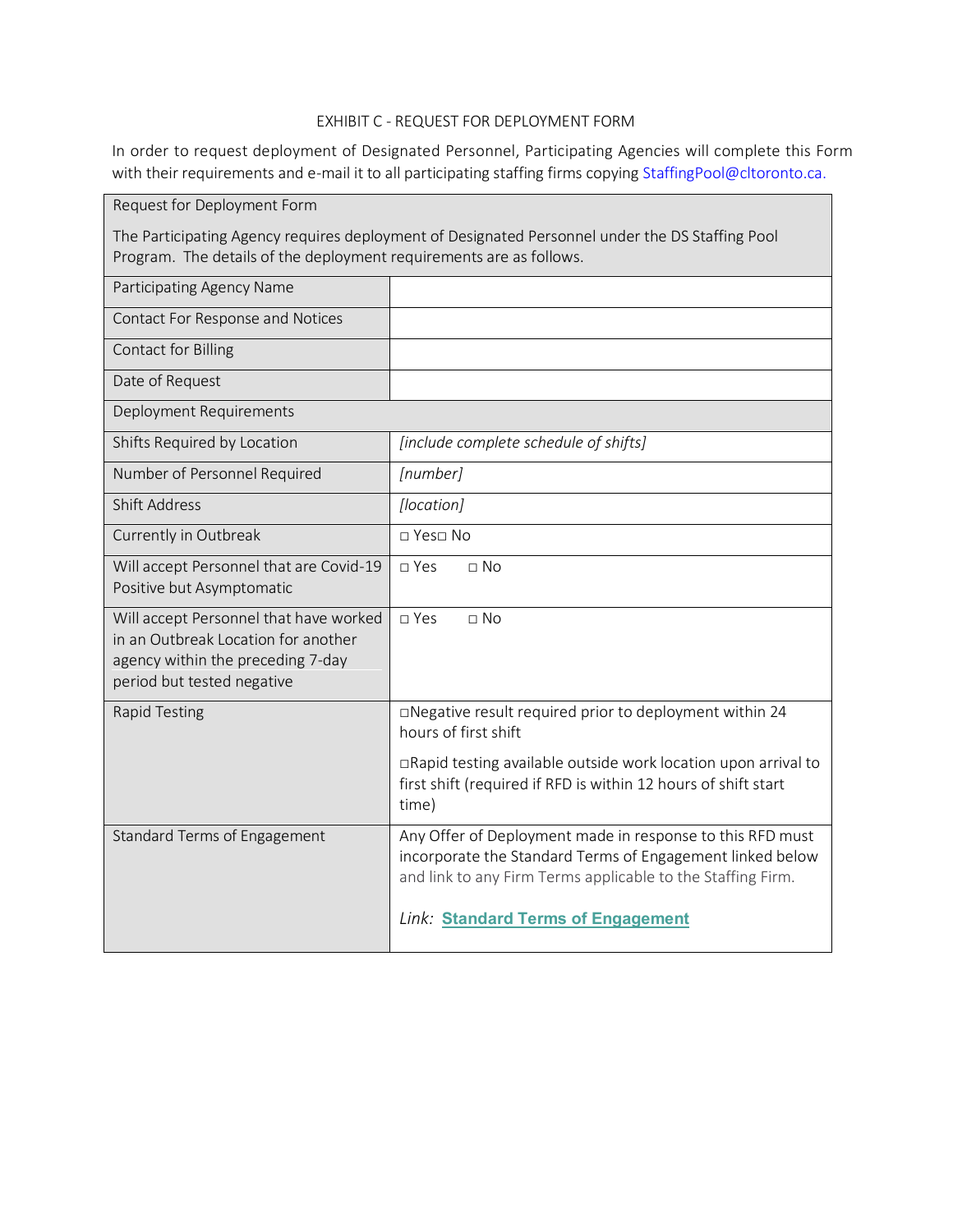### EXHIBIT D - OFFER OF DEPLOYMENT FORM

Staffing Firms must respond to Requests for Deployment (RFD)using this form as follows:

- 1. For RFDs sent between 6 a.m. and 8 p.m. 30 minutes after each RFD is sent; and
- 2. For RFDs sent between 8 p.m and 6 a.m. 3 hours after each RFD is sent.

The Completed Form must be sent by e-mail to the e-mail address indicated in the RFD, copying [StaffingPool@cltoronto.ca.](mailto:StaffingPool@cltoronto.ca)

### Offer of Deployment Form

The Staffing Firm makes this Offer of Deployment (OOD) in response to the Request for Deployment (RFD) made by the Participating Agency on the Request Date indicated below.

This OOD remains valid for the period of 1 hour from the time it is sent and thereafter the Staffing Firm does not guarantee the availability of personnel to meet the requirements of the OOD.

| <b>Staffing Firm Name</b>                |                                                                                                                                                                                                                                                                            |                                                                            |                                                                                                                                                                                       |                                                                   |  |
|------------------------------------------|----------------------------------------------------------------------------------------------------------------------------------------------------------------------------------------------------------------------------------------------------------------------------|----------------------------------------------------------------------------|---------------------------------------------------------------------------------------------------------------------------------------------------------------------------------------|-------------------------------------------------------------------|--|
| Contact For<br>Acceptance and<br>Notices |                                                                                                                                                                                                                                                                            |                                                                            |                                                                                                                                                                                       |                                                                   |  |
| <b>RFD Details</b>                       | Participating Agency: [name]                                                                                                                                                                                                                                               |                                                                            |                                                                                                                                                                                       |                                                                   |  |
|                                          | Request Date: [date on RFD]                                                                                                                                                                                                                                                |                                                                            |                                                                                                                                                                                       |                                                                   |  |
| Contact for Billing                      |                                                                                                                                                                                                                                                                            |                                                                            |                                                                                                                                                                                       |                                                                   |  |
| Resources Available                      |                                                                                                                                                                                                                                                                            |                                                                            |                                                                                                                                                                                       |                                                                   |  |
| Personnel<br>Availability                | Availability/List<br>first date/time<br>of availability]                                                                                                                                                                                                                   | Staff Exposure Status $[X = Yes]$                                          |                                                                                                                                                                                       |                                                                   |  |
|                                          |                                                                                                                                                                                                                                                                            | Negative Rapid<br>Antigen Test<br>and No<br>Exposure within<br>past 7 days | Worked in an outbreak<br>locationor considered a<br>close contact of positive<br>case within last 7 days but<br>rapid antigen tested<br>negative for Covid-19<br>within last 24 hours | Covid-19<br>Positive Rapid<br>Antigen Test<br>but<br>Asymptomatic |  |
| Staff 1[Add names]                       |                                                                                                                                                                                                                                                                            |                                                                            |                                                                                                                                                                                       |                                                                   |  |
| Staff 2[Add names]                       |                                                                                                                                                                                                                                                                            |                                                                            |                                                                                                                                                                                       |                                                                   |  |
| Staff 3[Add names]                       |                                                                                                                                                                                                                                                                            |                                                                            |                                                                                                                                                                                       |                                                                   |  |
| Staff 4[Add names]                       |                                                                                                                                                                                                                                                                            |                                                                            |                                                                                                                                                                                       |                                                                   |  |
| Staff 5[Add names]                       |                                                                                                                                                                                                                                                                            |                                                                            |                                                                                                                                                                                       |                                                                   |  |
| Terms of Offer                           | This Offer of Deployment is subject to the Standard Terms of Engagement and<br>Firm Terms linked below. If this Offer of Deployment is accepted by the<br>Participating Agency then these terms shall be binding upon both parties.<br><b>Standard Terms of Engagement</b> |                                                                            |                                                                                                                                                                                       |                                                                   |  |
|                                          |                                                                                                                                                                                                                                                                            |                                                                            | Firm Terms[link will be updated based on completed Exhibit B]                                                                                                                         |                                                                   |  |